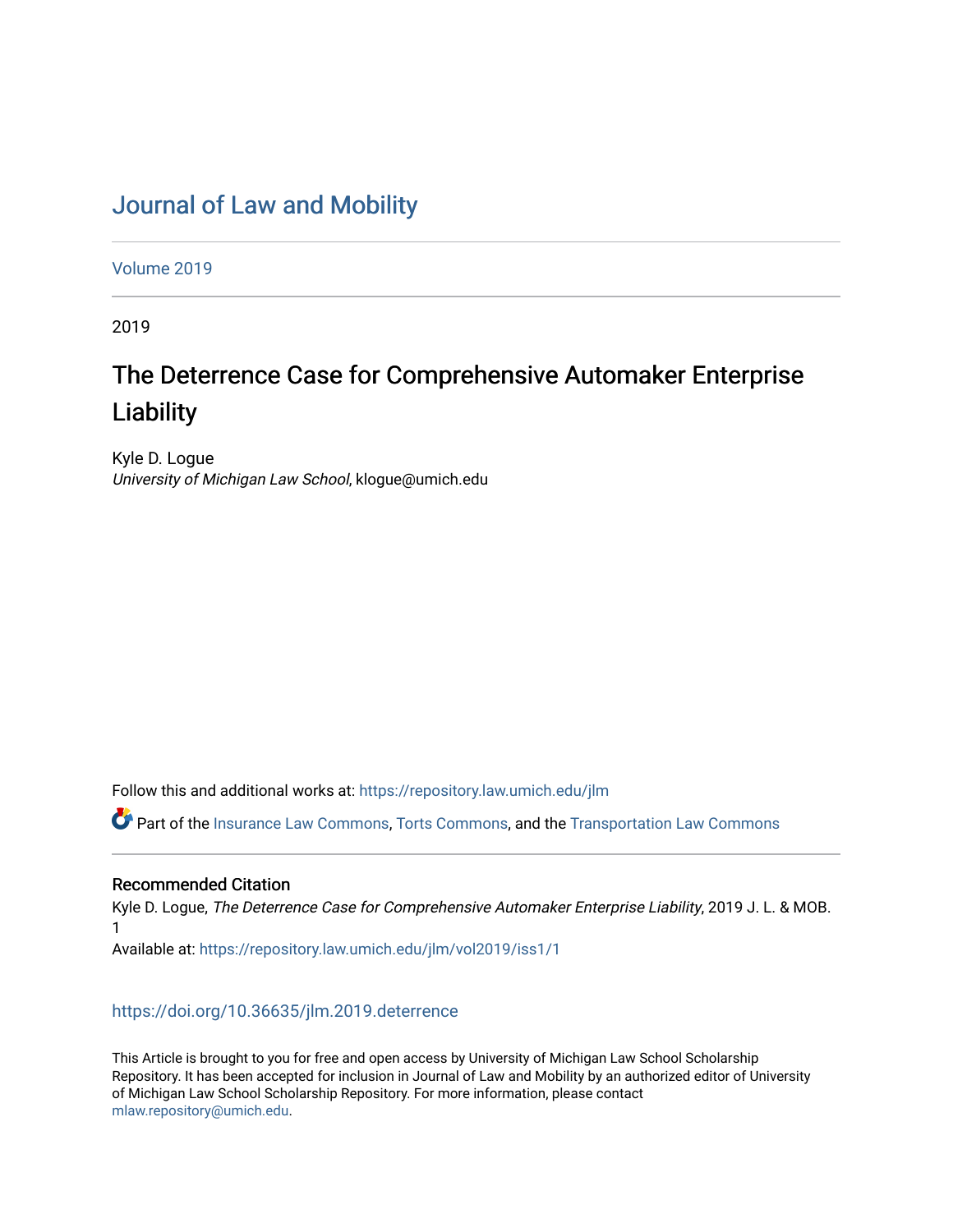KYLE D. LOGUE[†](#page-1-0)

Cite as: Kyle D. Logue, *The Deterrence Case for Comprehensive Automaker Enterprise Liability*, 2019 J. L. & MOB. 1.

*This manuscript may be accessed online at* [https://futurist.law.umich.edu](https://futurist.law.umich.edu/) *and at* <https://repository.law.umich.edu/jlm/>*.*

#### I. INTRODUCTION

Automobiles are much safer today than they used to be. Perhaps the best illustration of this fact is the decades' long decline in the number of auto-related deaths per-mile-driven.<sup>[1](#page-1-1)</sup> And yet motor vehicles—including cars, trucks, and SUVs— continue to be among the most dangerous products sold anywhere. Automobiles pose a larger risk of accidental death than any other product, except perhaps for opioids.[2](#page-1-2) Annual auto-crash deaths in the United

<span id="page-1-0"></span><sup>†</sup> Douglas A. Kahn Collegiate Professor of Law, University of Michigan Law School. Professor Logue received helpful suggestions on the ideas in this Article from numerous participants at a conference on Traffic Accident Liability and the Future of Autonomous Vehicles held at Wake Forest University School of Law and from his Michigan Law colleagues at a Fawley Lunch Workshop in Ann Arbor. Thanks also to Bryant Walker Smith for his comments and notes.

<span id="page-1-1"></span><sup>1</sup>*. General Statistics: Fatality Facts*, INS. INST. FOR HIGHWAY SAFETY: HIGHWAY LOSS DATA INST., [https://www.iihs.org/iihs/topics/t/general-statistics/fatalityfacts/over](https://www.iihs.org/iihs/topics/t/general-statistics/fatalityfacts/overview-of-fatality-facts)  [view-of-fatality-facts](https://www.iihs.org/iihs/topics/t/general-statistics/fatalityfacts/overview-of-fatality-facts) (last visited Nov. 13, 2018) (showing motor vehicle crash deaths per 100 million miles driven has declined from 3.35 in 1976 to 1.18 in 2016).

<span id="page-1-2"></span><sup>2.</sup> In 2016, which is the most recent year for which the Centers for Disease Control has final data as of the time of this writing, there were 58,335 deaths attributable to accidental poisoning, which includes accidental deaths from drug overdose (which, of course, includes accidental opioid overdose). JIAQUAN XU ET AL., CTRS. FOR DISEASE CONTROL & PREVENTION, NATIONAL VITAL STATISTICS REPORTS 34 (vol. 67, no. 5 July 26, 2018) [henceforth, *CDC, 2016 Final Death data*]. The CDC estimates that roughly 42,000 deaths in 2016 were attributable to opioids, the vast majority of which would presumably be considered accidental deaths. *Drug Overdose Death Data*, CTRS. FOR DISEASE CONTROL & PREVENTION, [https://www.cdc.gov/drugoverdose/data/statedeaths](https://www.cdc.gov/drugoverdose/data/statedeaths.html)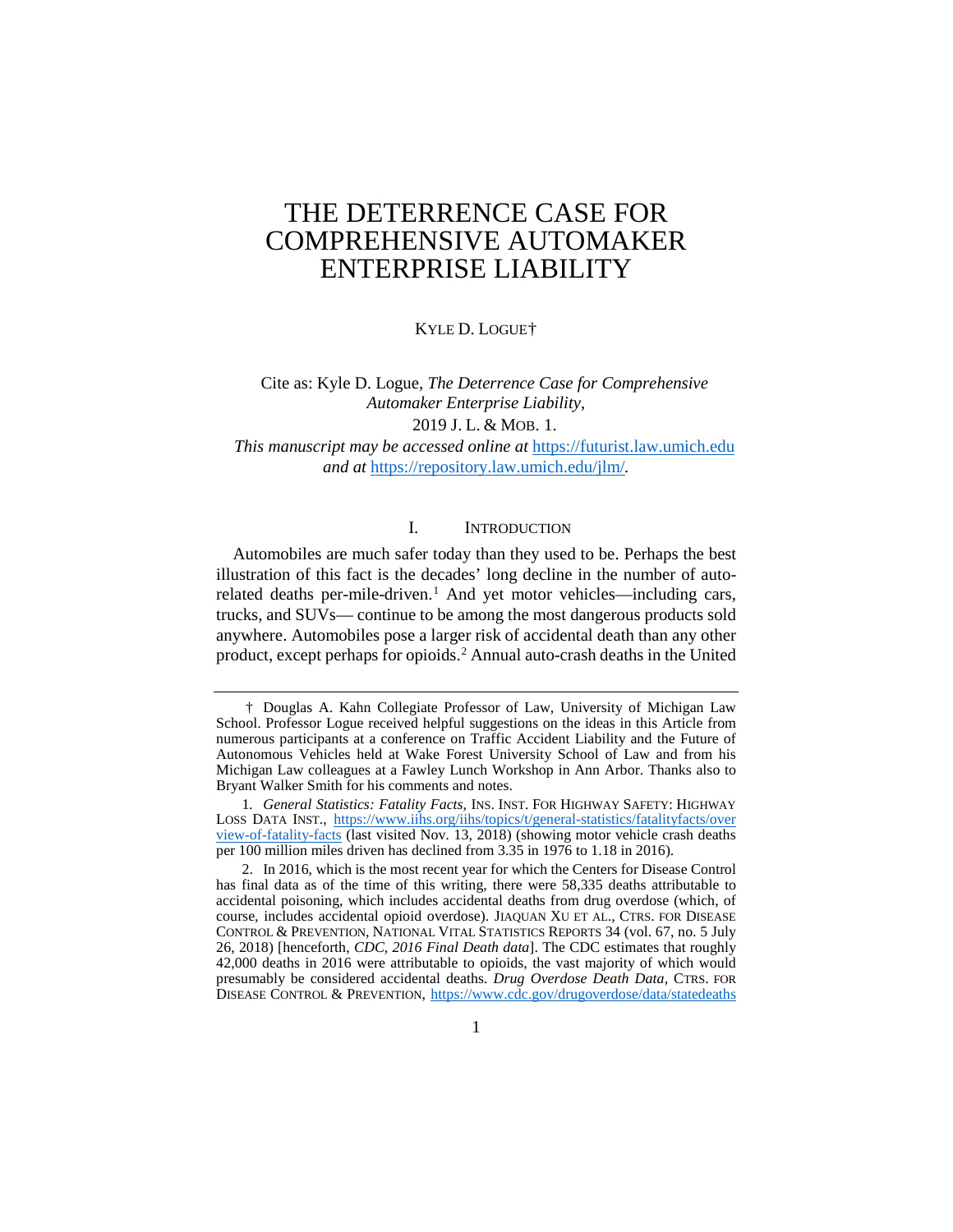States have never fallen below 30,000, reaching a recent peak of roughly  $40,000$  in 2016.<sup>[3](#page-2-0)</sup> In addition to these tens of thousands (internationally, millions<sup>[4](#page-2-1)</sup>) of deaths attributable to motor-vehicle crashes, there are many other social costs. Victims of serious auto accidents, for example, often incur extraordinary medical expenses both to provide treatment immediately after the accident and, sometimes, to provide treatment for the rest of their lives.<sup>[5](#page-2-2)</sup> Those crash victims whose injuries render them unable to work can experience weeks, months, even years of lost income, which, from their employers' perspective, is lost productivity.<sup>[6](#page-2-3)</sup> Auto accidents also cause nontrivial amounts of property damage, mostly to the automobiles themselves though also occasionally to highways, bridges, or other elements of transportation infrastructure. Finally, serious motor vehicle accidents often cause severe noneconomic injuries—that is, severe "pain and suffering"—as a result of accident victims' painful and debilitating physical injuries. According to some estimates, such noneconomic harms, in the aggregate, amount to more than twice the magnitude of the aggregate economic damages caused by auto accidents.<sup>[7](#page-2-4)</sup>

All of this may be about to change. According to many auto-industry experts, the eventual transition to driverless vehicles will drastically lower the economic and noneconomic costs of auto accidents.[8](#page-2-5) Why might this be

<span id="page-2-1"></span>4. Internationally, the number of annual fatalities attributable to motor vehicle accidents is in the millions. *Number of Road Traffic Deaths*, WORLD HEALTH ORG., http://www.who.int/gho/road\_safety/mortality/number\_text/en/ (last visited Nov. 13, 2018) (estimating worldwide auto accident deaths in 2013 to be roughly 1.25 million).

<span id="page-2-2"></span>5. LAWRENCE BLINCOE ET AL., NAT'L HIGHWAY TRAFFIC SAFETY ADMIN., THE ECONOMIC AND SOCIETAL IMPACT OF MOTOR VEHICLE CRASHES, 2010 (REVISED) 5 (May 2015) (finding medical costs responsible for \$23.4 billion of the total economic cost of motor vehicle crashes in 2010).

<span id="page-2-3"></span>6*. Id.* (finding \$77.4 billion in lost productivity as a result of motor vehicle crashes in 2010).

<span id="page-2-5"></span>8*. See, e.g.*, Adrienne LaFrance, *Self-Driving Cars Could Save 300,000 Lives Per Decade in America*, THE ATLANTIC (Sept. 29, 2015), [https://www.theatlantic.com/](https://www.theatlantic.com/technology/archive/2015/09/self-driving-cars-could-save-300000-lives-per-decade-in-america/407956/)  [technology/archive/2015/09/self-driving-cars-could-save-300000-lives-per-decade-in-](https://www.theatlantic.com/technology/archive/2015/09/self-driving-cars-could-save-300000-lives-per-decade-in-america/407956/)

[<sup>.</sup>html](https://www.cdc.gov/drugoverdose/data/statedeaths.html) (last visited Nov. 13, 2018). Note also that firearms are involved in more deaths per year than motor vehicles, but the vast majority of those deaths are caused intentionally, either suicide (22,938 deaths in 2016) or homicide (14,415). The other leading causes of accidental deaths that year included the following: falls (34,673), firearms (495), and drowning (3,786). *CDC, 2016 Final Death data*, at 50.

<span id="page-2-0"></span><sup>3.</sup> For 2016, there were 40,327 motor-vehicle-related accidental deaths. *CDC, 2016 Final Death data*, at 52.

<span id="page-2-4"></span><sup>7.</sup> DANIEL SMITH, NAT'L HIGHWAY TRAFFIC SAFETY ADMIN., OVERVIEW OF NHTSA PRIORITY PLAN FOR VEHICLE SAFETY AND FUEL ECONOMY, 2015 TO 2017 at 2 (June 2015) ("In addition to the terrible personal toll, these crashes have a huge economic impact on our society with an estimated annual cost of \$242 billion, which is an average of \$784 for every person in the United States. These crashes also result in \$594 billion in societal harm from loss of life and the pain and decreased quality of life due to injuries.").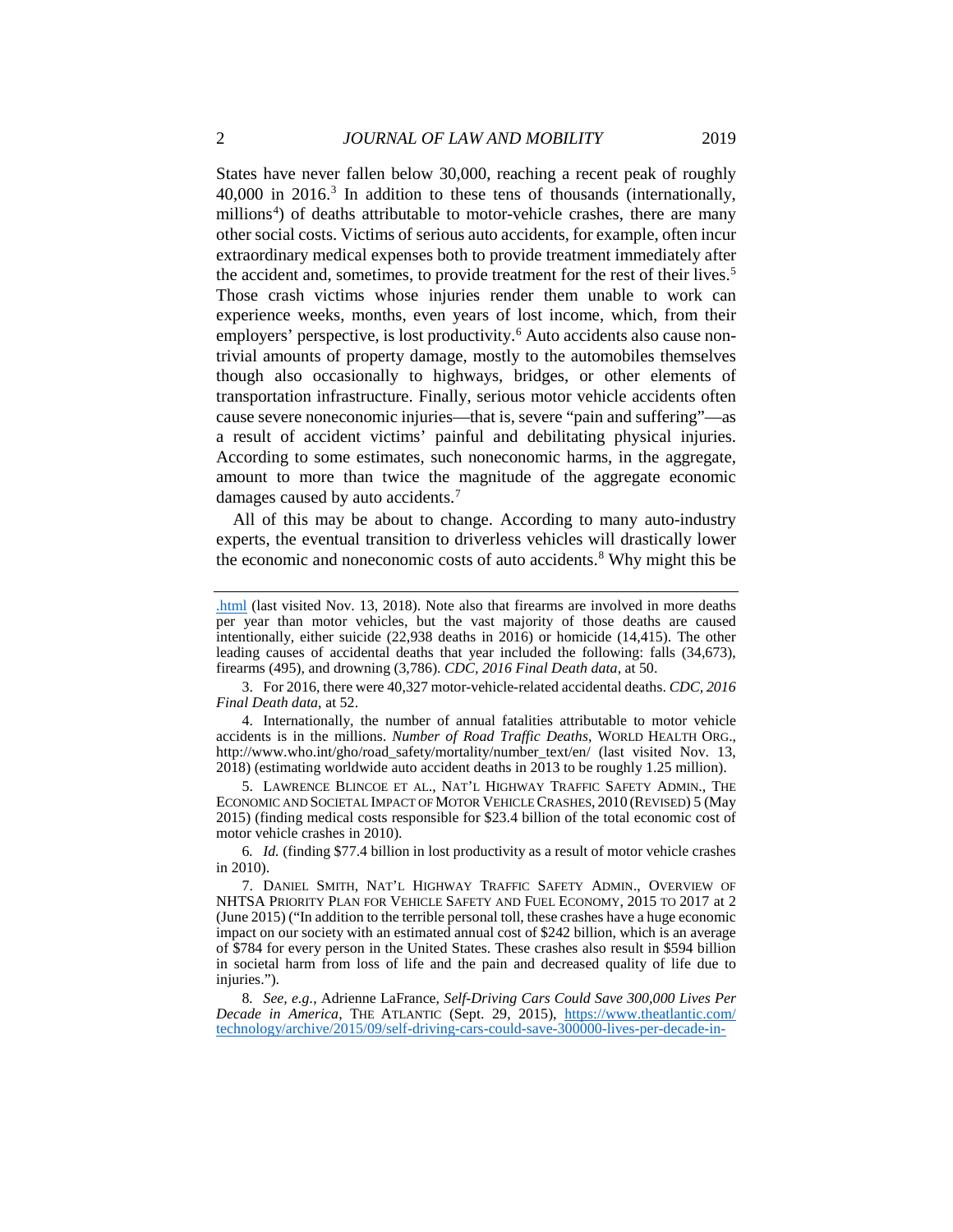so? Because humans are so bad at driving. When it comes to operating motor vehicles, people have bad judgment, slow reflexes, inadequate skills, and short attention spans. They drive too fast. They drive while intoxicated. They drive while sleepy. They drive while distracted. In fact, according to the National Highway Traffic Safety Administration, roughly 94 percent of auto accidents today are attributable to "driver error."[9](#page-3-0) Computers can do better. At least that is the hope: that machine-learning computer algorithms, in combination with state-of-the-art sensors and advanced robotics, will be better—much better—drivers than humans are.<sup>10</sup> Whether this will in fact be true is still unproven, but is most likely to be true with respect to so-called fully driverless "Level 5" vehicles, $11$  which are those autonomous or connected vehicles that are capable of operating on any road and under any conditions that a human driver can handle but with no input from a human passenger other than the choice of destination.<sup>[12](#page-3-3)</sup> Level 5 vehicles, because they would not suffer from the problems that plague human decision making in the driving context, do hold the promise to be substantially safer than the fully or even partially human-driven alternative.<sup>13</sup>

[america/407956/](https://www.theatlantic.com/technology/archive/2015/09/self-driving-cars-could-save-300000-lives-per-decade-in-america/407956/) ("Researchers estimate that driverless cars could, by midcentury, reduce traffic fatalities by up to 90 percent.").

<span id="page-3-1"></span>10. For an extended argument for why driverless cars are better drivers than humans, *see, e.g.*, HOD LIPSON & MELBA KURMAN, DRIVERLESS: INTELLIGENT CARS AND THE ROAD AHEAD (MIT Press 2016).

<span id="page-3-2"></span>11. *See infra* note 12. Level 5 vehicles are also sometimes called autonomous vehicles, though that use of the term ignores the distinction between connected vehicles and truly autonomous vehicles. This Article will larger ignore that distinction as well.

<span id="page-3-3"></span>12. It is these Level 5 vehicles that hold the real promise for substantial accident-risk reduction. SAE INTERNATIONAL, TAXONOMY AND DEFINITIONS FOR TERMS RELATED TO DRIVING AUTOMATION SYSTEMS FOR ON-ROAD MOTOR VEHICLES J3016 (2018), [https://saemobilus.sae.org/content/j3016\\_201806](https://saemobilus.sae.org/content/j3016_201806) (explaining levels 0, no autonomous features, through level 5, where a computer is "*operating* the *vehicle* on-road anywhere that a typically skilled human *driver* can reasonably *operate* a *conventional vehicle"*). This is in large part because Level 5 vehicles do not have the "handoff problem," which occurs at that moment (with levels 1 through 4) when control of the vehicle must be transferred from the algorithm to the human driver. Alex Davies, *The Very Human Problem Blocking the Path to Self-Driving Cars*, WIRED (Jan. 1, 2017), <https://www.wired.com/2017/01/human-problem-blocking-path-self-driving-cars/>

<span id="page-3-4"></span>(discussing how existence of handoff problem led Google, in 2012, and other companies more recently, to commit to developing level 5 autonomy).

13. One can certainly imagine the possibility of driving algorithms going haywire or

<span id="page-3-0"></span><sup>9.</sup> NAT'L HIGHWAY TRAFFIC SAFETY ADMIN., CRITICAL REASONS FOR CRASHES INVESTIGATED IN THE NATIONAL MOTOR VEHICLE CRASH CAUSATION SURVEY 2 (Mar. 2018), [https://crashstats.nhtsa.dot.gov/Api/Public/ViewPublication/812506.](https://crashstats.nhtsa.dot.gov/Api/Public/ViewPublication/812506) Another 2 percent of accidents are attributable to vehicle component failure, 2 percent to environmental conditions (such as slick roads), and 2 percent to "unknown." *Id.* What precisely these statistics mean, however, is not entirely clear. Specifically, it is not obvious how NHTSA's statistical categories (such as "vehicle component failure") would relate to analogous legal concepts (such as "defective product").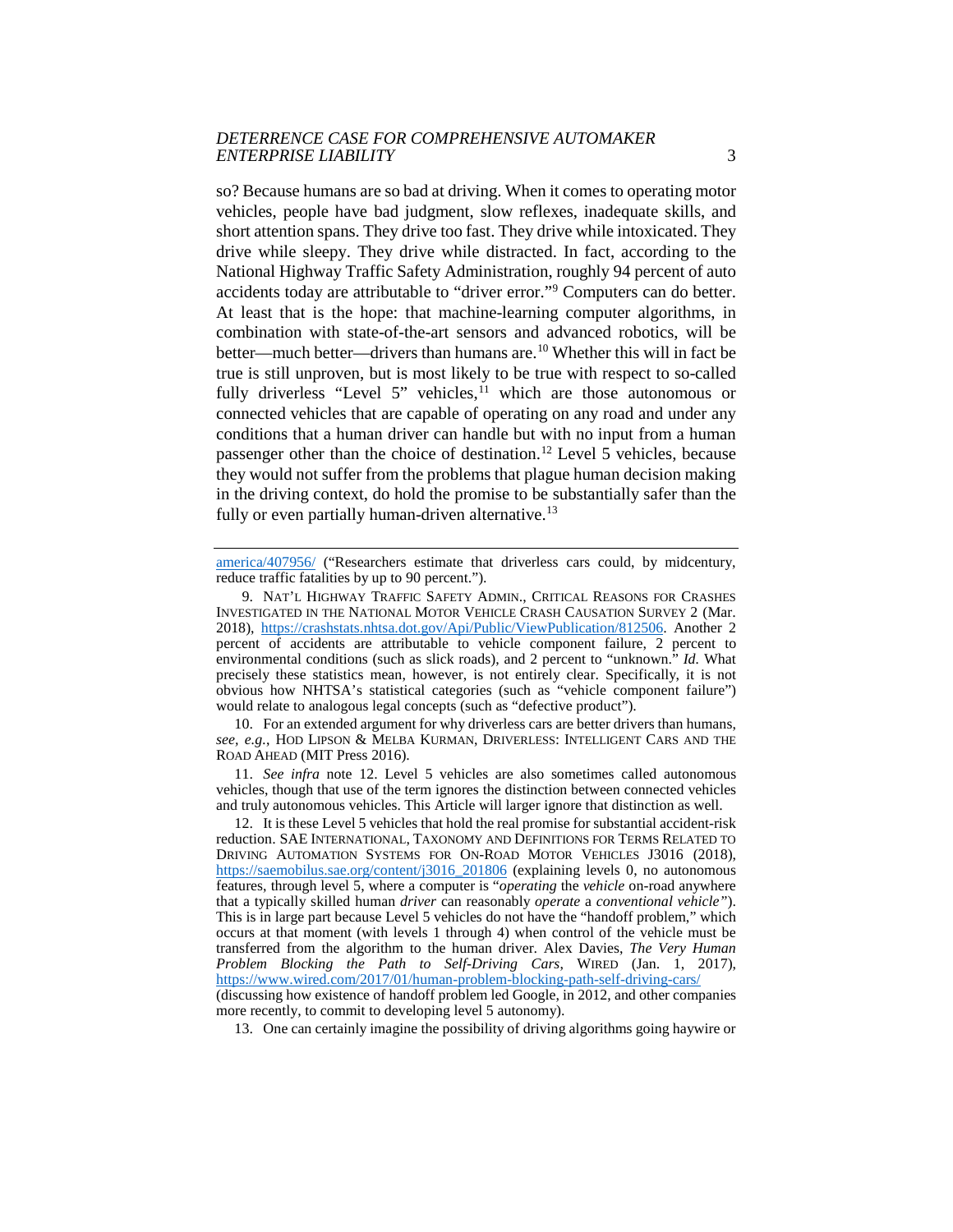As promising as a world of highways filled with computer-driven vehicles might be, from an accident-reduction perspective,  $^{14}$  $^{14}$  $^{14}$  such a high-tech world is still only a possibility. And even if it happens, it will not be for a number of years. There continue to be major technological hurdles, as well as potential consumer resistance to actually riding in a driverless vehicle.[15](#page-4-1) Therefore, the introduction, spread, and eventual dominance of Level 5s will take some time.<sup>[16](#page-4-2)</sup> During that transition, most automobiles will continue to be driven mostly by humans. Indeed, even in the long run, when Level 5 vehicles have been perfected and are available to the general public either through individual purchases and leases or through some ride-sharing arrangement (via Uber or Lyft or some similar web-based platform), we should still expect to see a substantial number of fully or partially human-driven vehicles traveling alongside them.<sup>[17](#page-4-3)</sup>

If I am right about this picture of the automotive future, what should the role of auto tort law be, now and going forward? More specifically, if we conceive of auto tort law—including both automaker product liability and driver negligence liability (and the insurance that covers both types of liability)—as a system of ex post auto-crash deterrence, what would the optimal or efficient auto tort/insurance regime look like[?18](#page-4-4) Further, how

<span id="page-4-0"></span>14. If the advent of autonomous and connected vehicles means more vehicles on the road, it could be bad news for efforts to combat climate change and improve air quality.

<span id="page-4-1"></span>15*. American Drivers Grow More Afraid of Driverless Vehicles*, INS. J. (May 22, 2018), <https://www.insurancejournal.com/news/national/2018/05/22/490014.htm> (noting that 73% of American drivers report being too afraid to ride in a fully automated vehicle).

sensors failing in ways that cause terrible accidents. But presumably, regulators will not permit Level 5s to be sold until they prove themselves in large numbers of test miles to be substantially safer than human drivers. Some commentators have suggested that regulators not approve Level 5s unless and until they are shown to be twice as safe as human drivers. Mark A. Geistfeld, *A Roadmap for Autonomous Vehicles: State Tort Liability, Automobile Insurance, and Federal Safety Regulation*, 105 CALIF. L. REV. 1611, 1653 (2017).

<span id="page-4-2"></span><sup>16.</sup> Many experts think consumers will not even be able to purchase fully autonomous vehicles for another decade. Justin Gerdes, *Not So Fast. Fully Autonomous Vehicles are More than a Decade Away, Experts Say*, GREEN TECH MEDIA (Feb. 6, 2018), [https://www.greentechmedia.com/articles/read/fully-autonomous-vehicles-decade](https://www.greentechmedia.com/articles/read/fully-autonomous-vehicles-decade-away-experts)[away-experts](https://www.greentechmedia.com/articles/read/fully-autonomous-vehicles-decade-away-experts) (reporting results of informal poll of 300 industry experts).

<span id="page-4-3"></span><sup>17</sup>*. See, e.g.*, *Background On: Self-Driving Cars and Insurance*, INS. INFO. INST. (July 30, 2018), [https://www.iii.org/article/background-on-self-driving-cars-and](https://www.iii.org/article/background-on-self-driving-cars-and-insurance)[insurance](https://www.iii.org/article/background-on-self-driving-cars-and-insurance) ("According to the Insurance Institute for Highway Safety, it is anticipated that there will be 3.5 million self-driving vehicles on U.S. roads by 2025, and 4.5 million by 2030. However, the institute cautioned that these vehicles would not be fully autonomous, but would operate autonomously under certain conditions.").

<span id="page-4-4"></span><sup>18.</sup> For this Article, I assume that the primary role of auto tort law is efficient deterrence. That means, creating incentives that induce all relevant parties—drivers, automakers, even pedestrians—to take efficient or cost-justified steps to minimize the probability and severity of accidents. On this view, the goal is not necessarily zero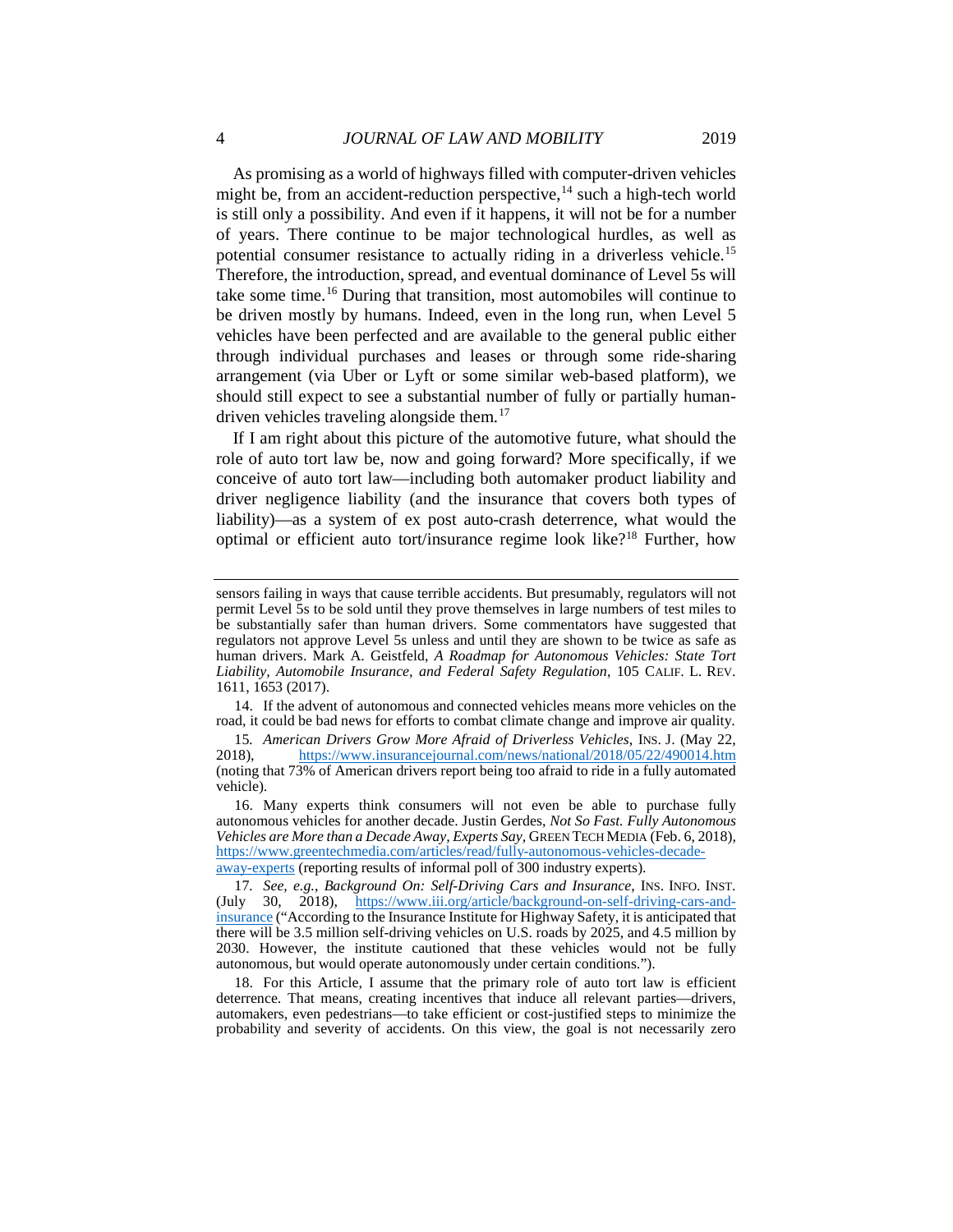should such an optimally designed auto tort/insurance regime take into account the emergence of Level 5 vehicles?

These questions are the subject of this Article. Specifically, this Article lays out the potential (at this point purely theoretical) deterrence benefits of replacing our current auto tort regime (including auto products liability law, driver-based negligence claims, and auto no-fault regimes) with a single, comprehensive automaker enterprise liability system.<sup>[19](#page-5-0)</sup> This new regime would apply not only to Level 5 vehicles, but to *all automobiles* made and sold to be driven on public roads.<sup>[20](#page-5-1)</sup> Because such a system would make automakers unconditionally responsible for the economic losses resulting from any crashes of their vehicles, it would in effect make automakers into auto insurers as well, although such a change will likely lead to some restructuring in how automobiles are insured and sold. Or so I will argue.

My basic argument is that a comprehensive automaker enterprise liability regime may have previously unexplored, or at least forgotten, deterrence

<span id="page-5-0"></span>19. The term "enterprise liability" has long been used to stand for the idea that "business enterprises ought to be responsible for losses resulting from products they introduce into society." George L. Priest, *The Invention of Enterprise Liability: A Political History of The Intellectual Foundations of Modern Tort Law*, 14 J. LEGAL STUD. 461, 463 (1985) (describing intellectual history of enterprise liability idea). *See also* Gregory C. Keating, *The Theory of Enterprise Liability and Common Law Strict Liability*, 54 VAND. L. REV. 1285, 1287 (2001) ("[E]nterprise liability expresses the maxim that those who profit from the imposition of risk should bear the costs of the accidents that are a price of their profits."). The concept of enterprise liability was much discussed in the 1980s and 1990s among tort scholars. *See, e.g.,* Priest, *supra*; James A. Henderson Jr. *The Boundary Problems of Enterprise Liability,* 41 MD L. REV. 659 (1982) (discussing line-drawing issues that arise in connection with adopting enterprise liability regimes); and Kenneth S. Abraham & Paul C. Weiler, *Enterprise Medical Liability and the Evolution of the American Health Care System*, 108 HARV. L. REV. 381 (1994) (applying enterprise liability concepts to medical system). I, together with my colleagues and friends Jon Hanson and Steve Croley, started writing about enterprise liability around this time. *See, e.g.*, Jon D. Hanson & Kyle D. Logue, *The First-Party Insurance Externality: An Economic Justification for Enterprise Liability*, 76 CORNELL L. REV. 129 (1990); and Steven P. Croley & Jon D. Hanson, *Rescuing the Revolution: The Revived Case for Enterprise Liability*, 91 MICH. L. REV. 683 (1993).

<span id="page-5-1"></span>20. For a more recent proposal to create a special auto-manufacturer responsibility regime, which has similarities to the one I am describing here, but that—critically would be limited to accidents involving fully automated vehicles, *see* Kenneth S. Abraham & Robert L. Rabin, *Automated Vehicles and Manufacturer Responsibility for Accidents: A New Legal Regime for a New Era*, 105 VA. L. REV. (forthcoming 2019).

accidents, because the cost of accident avoidance eventually renders additional investments in accident prevention inefficient and socially undesirable. This is a standard type of normative analysis of accident law. It is, of course, not the only way to evaluate an accident law regime. For example, if the primary function of auto tort law were instead merely compensation for the harms caused by auto accidents, or were to achieve corrective justice (in the sense of reversing wrongfully caused harms), some system other than the one proposed in this Article might make more sense.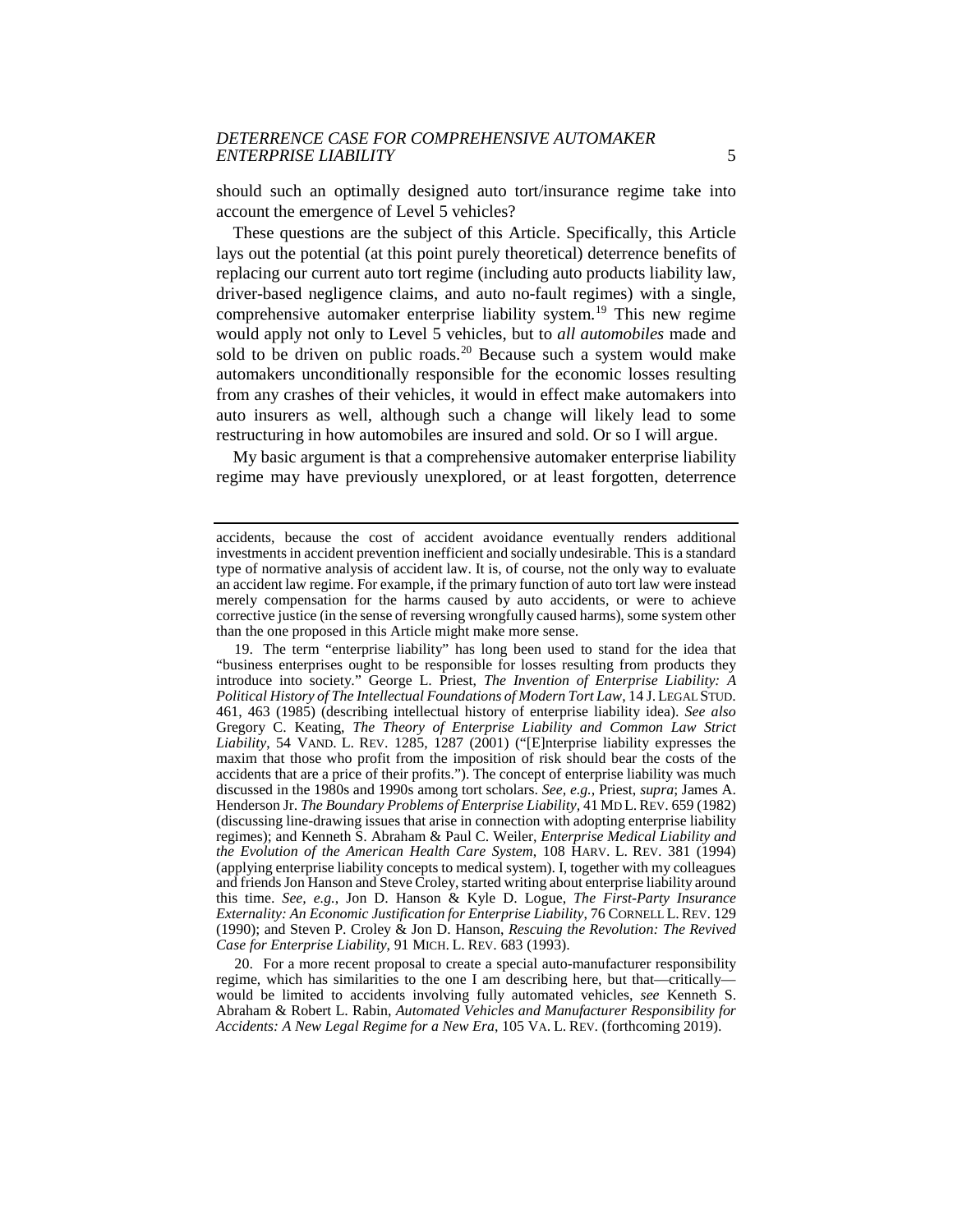benefits.<sup>[21](#page-6-0)</sup> First, it could greatly simplify our existing auto tort regime by replacing all of automaker liability law (including product design defect claims) and driver liability law (as well as existing no-fault regime) with a single enterprise liability regime under which all auto-accident victims could seek recovery. Second, it could encourage automakers to design and manufacturer safer vehicles, whether that means safer human-driven vehicles (with automated features) or Level 5 vehicles. Third, it could incentivize automakers to provide better warnings and instructions with their vehicles, including better ways to deal with the "hand off" problem that occurs when vehicles switch from semi-self-driving mode to human-driven mode.[22](#page-6-1) Fourth, enterprise liability could result in automobile prices that better reflect the actual costs of driving, leading to more optimal levels of auto sales and miles driven. Fifth, enterprise liability could induce auto companies to coordinate (in a way they are not presently coordinating) with the one industry that has more information than the auto companies have about how the specific driving patterns of individual human drivers affect the risk of auto accidents: namely, the auto insurance industry. Finally, a comprehensive automaker enterprise liability regime would provide an implicit subsidy for the development and deployment of driverless technology, but only to the extent that automakers actually expect such technology to reduce accident costs. All of these points will be developed below.

The argument will proceed as follows. Part II evaluates existing auto tort law—including automaker liability law and driver liability law—from the perspective of optimal deterrence. Part III outlines one plausible version of a comprehensive automaker enterprise liability regime and summarizes the primary deterrence advantages of such a regime. Part IV briefly concludes with a discussion of caveats, concerns, and a list of questions for future research.

<span id="page-6-0"></span><sup>21.</sup> In an article published in 1985, Professor Howard Latin outlined an automaker enterprise liability proposal similar to the one I am describing in this Article. Howard A. Latin, *Problem-Solving Behavior and Theories of Tort Liability*, 73 CAL. L. REV. 677 (1985). That article, brought to my attention by Professor Stephen Sugarman, also makes a deterrence case for adopting an automaker enterprise liability regime, emphasizing some (though not all) of the same arguments I make here. *See also* Bryant Walker Smith, *Regulation and the Risk of Inaction*, *in* AUTONOMOUS DRIVING 584 (Markus Maurer, et al. eds., 2016), [https://link.springer.com/chapter/10.1007/978-3-662-48847-8\\_27](https://link.springer.com/chapter/10.1007/978-3-662-48847-8_27) (exploring (very briefly) the idea of using auto enterprise liability as a means of encouraging automotive safety innovation).

<span id="page-6-1"></span><sup>22.</sup> Steven Ashley, Level 3 "Hand Off" is Challenging AI Researchers, SAE INT'L (Jan. 17, 2017)[, https://www.sae.org/news/2017/01/sae-level-3-hand-off-is-challenging](https://www.sae.org/news/2017/01/sae-level-3-hand-off-is-challenging-ai-researchers)[ai-researchers.](https://www.sae.org/news/2017/01/sae-level-3-hand-off-is-challenging-ai-researchers)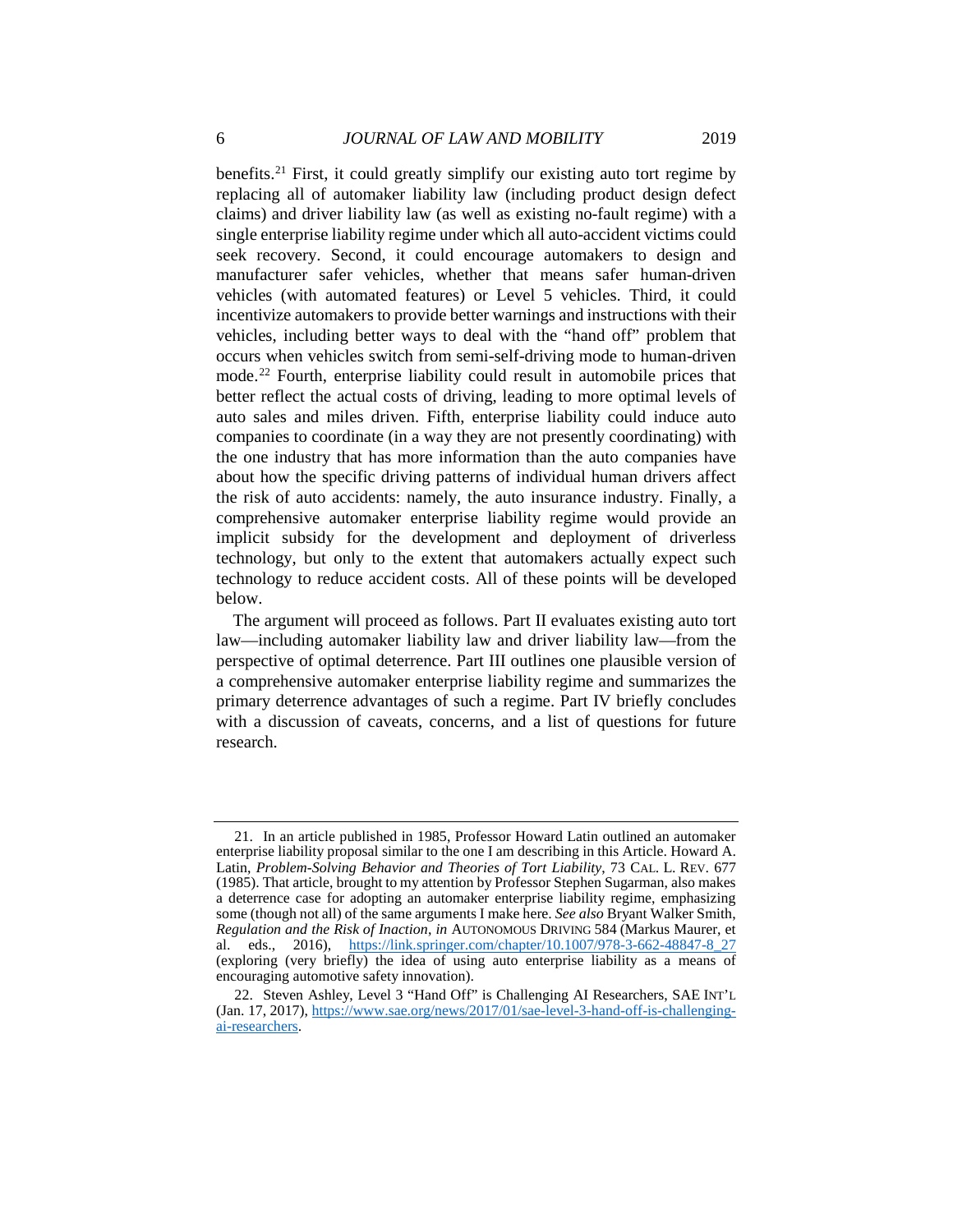#### II. EVALUATING THE DETERRENCE IMPLICATIONS OF CURRENT AUTO TORT LAW

#### *Automaker Liability Law*

To understand the deterrence benefits of an auto enterprise liability regime, it is necessary first to understand the deterrence consequences of the current auto tort regime. To that end, this Part describes the current auto tort system—both automaker liability law and driver liability law—and, drawing on well-known insights from deterrence theory and economic analysis of liability rules, explores what the general deterrence consequences of that regime might be. This is an entirely theoretical discussion. The ultimate question—which auto tort regime comes closes to minimizing the costs of auto accidents—can of course only be answered with empirical research that is beyond the scope of this short paper.

Current automaker liability law, like manufacturer liability law generally, is primarily a negligence-based regime, by which I mean the following: Under current law in most U.S. jurisdictions, individuals who suffer harm caused in an automobile crash can recover from the automaker in tort if they can prove that the harm resulted from negligence (or a lack of reasonable care) on the part of the automaker in designing or constructing the vehicle.<sup>[23](#page-7-0)</sup> Alternatively, auto accident victims can invoke modern products liability doctrine and argue that a "defect" in the vehicle's design, manufacturing process, or warnings caused the harm.<sup>[24](#page-7-1)</sup> This latter approach also typically requires some showing of automaker negligence. This is because, in the bulk of U.S. jurisdictions, important aspects of the product defect law are equivalent to negligence law.<sup>[25](#page-7-2)</sup> For this reason, auto products-liability,

<span id="page-7-0"></span><sup>23</sup>*. See, e.g.*, Larsen v. GM, 391 F.2d 495, 504 (1968) (holding, among other things, that auto manufacturers have a duty to use reasonable care in design and construction of vehicles).

<span id="page-7-1"></span><sup>24.</sup> RESTATEMENT (THIRD) TORTS: PROD. LIAB. §§1 & 2 (AM. LAW INST. 1998) (setting forth general rules for liability resulting from product defects).

<span id="page-7-2"></span><sup>25.</sup> A majority of jurisdictions apply a risk-utility version of the design defect test, which is similar to the common cost-benefit formulations of negligence. RESTATEMENT (THIRD) TORTS: PROD. LIAB., §2, cmt. D (AM. LAW. INST. 1998). Moreover, the adequacy of product warnings is often evaluated according to a negligence-based reasonableness test. RESTATEMENT (THIRD) TORTS: LIABILITY FOR PHYSICAL AND EMOTIONAL HARM, § 3 (AM. LAW. INST. 1998). Also, in the jurisdictions that define design defect according to "reasonable consumer expectations," there is an obvious reliance on negligence-based principles as well, such as the concept of reasonableness. Current products liability law with respect to warnings is also essentially a negligence-based regime. RESTATEMENT (THIRD) TORTS: PROD. LIAB., §2, cmt. I (AM. LAW. INST. 1998). ("Commercial product sellers must provide reasonable instructions and warnings about risks of injury posed by products.").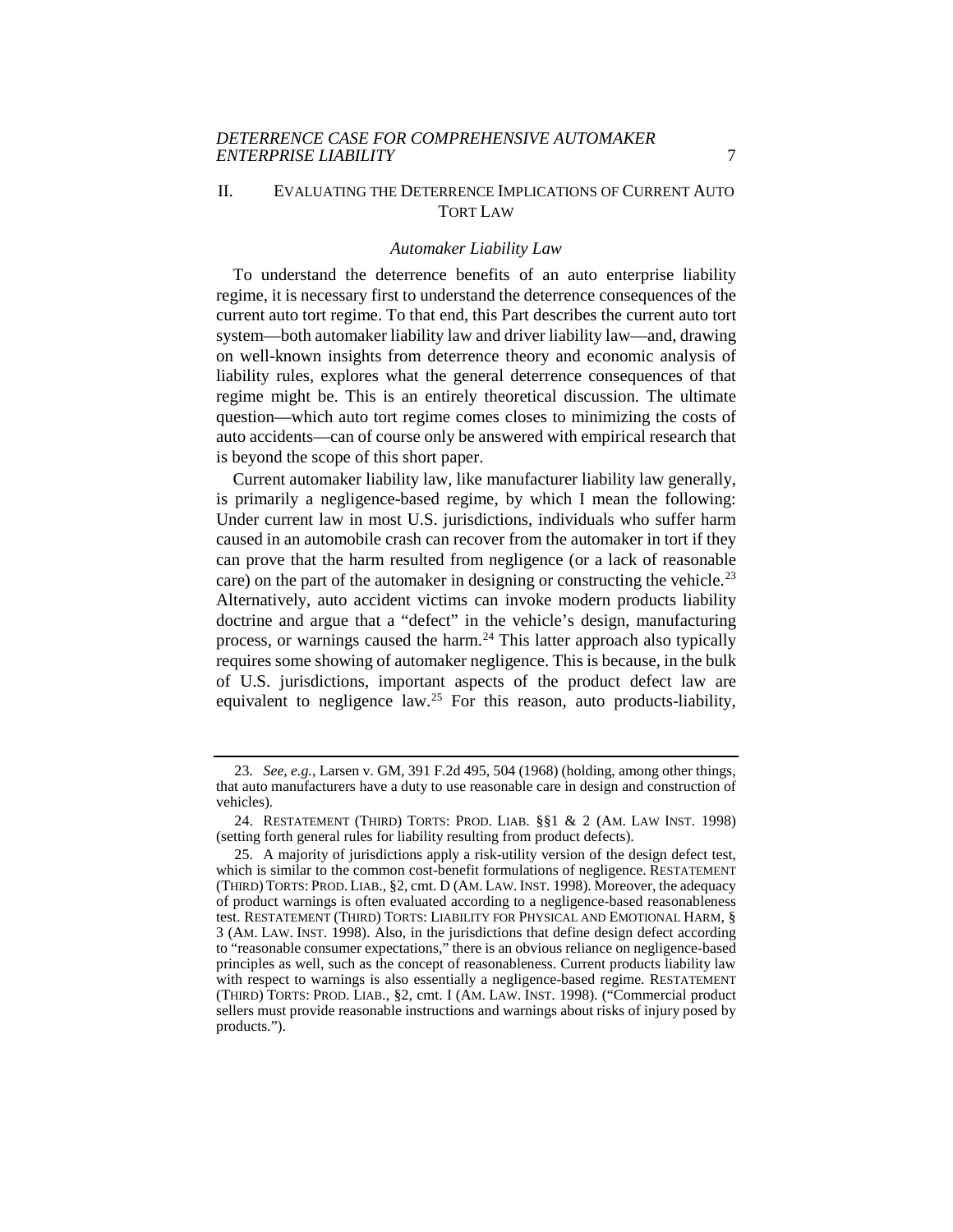despite sometimes being labeled a form of "strict liability,"[26](#page-8-0) is in fact largely a form of negligence liability.[27](#page-8-1)

A negligence-based automaker liability regime can in theory have certain deterrence advantages, if one makes particular assumptions. Those assumptions, however, are keys to the analysis—and do not always apply. For starters, a negligence-based automaker liability regime can create efficient incentives with respect to automaker care levels. Automaker "care levels" are the precautions taken by automakers—in the design, production, and warnings with respect to their vehicles—that reduce the probability or severity of auto accidents.[28](#page-8-2) *Efficient* automaker care levels occur when the

<span id="page-8-0"></span><sup>26.</sup> For an example of lawyers characterizing auto products liability generally, including design defect and warning defect claims, as a form of "strict liability," *see, e.g.*, DEREK H. SWANSON & LIN WEI, MCGUIREWOODS, UNITED STATES AUTOMOTIVE PRODUCTS LIABILITY LAW 7 (2009), [https://www.mcguirewoods.com/news](https://www.mcguirewoods.com/news-resources/publications/us-automotive-products-liability.pdf)[resources/publications/us-automotive-products-liability.pdf.](https://www.mcguirewoods.com/news-resources/publications/us-automotive-products-liability.pdf)

<span id="page-8-1"></span><sup>27.</sup> I am of course not the first person to observe that modern "strict" products liability operates in practice largely as a negligence regime. *See, e.g.,* DAVID G. OWEN, PRODUCTS LIABILITY LAW  $38 \text{ } (3^{rd} \text{ } ed. 2015)$  ("These two propositions—that manufacturers must guard against risks only if they are *foreseeable,* and that manufacturers must guard against those risks only with precautions that are *reasonable* are the two major pillars of modern products liability law in America."). This is not to say that there are no aspects of strict liability in the current auto products liability system. For example, manufacturing defect cases approximate true strict liability. That is, when the product's design satisfies the risk-utility standard (or is, in a sense, reasonable or nonnegligent) but the particular product that caused the harm in the case did so as a result of some sort of malfunction in the vehicle that is not a result of negligent maintenance on the part of the vehicle owner (e.g., the brakes or the steering mechanism simply fails), the automaker is strictly liable. With respect to Level 5 vehicles, presumably a much higher percentage of the accidents would be a result of vehicular malfunction than is the case with human-drive vehicles; thus, there would be a much larger domain of true strict liability if existing product liability doctrine were applied to Level 5 accidents than is currently the case with automaker liability cases. Further, in design defect jurisdictions that apply a consumer expectations test, strict liability also seems likely, assuming courts conclude that consumers reasonably expect Level 5s not to crash. Still, there would be some negligence-based liability with respect to the design of the vehicles and the algorithm that drives them. *See, e.g.*, Bryant Walker Smith, *Automated Driving and Product Liability*, 2017 MICH. ST. L. REV. 1 (2017) (noting that, applying existing law, automaker liability for Level 5 accidents will likely turn on some version of "unreasonable performance" by the vehicle, which sometimes will approximate strict liability and sometimes negligence); and Mark A. Geistfeld, *A Roadmap for Autonomous Vehicles: State Tort Liability, Automobile Insurance, and Federal Safety Regulation*, 105 CAL. L. REV. (forthcoming 2018) (observing that applying existing products liability law to Level 5s will sometimes result in strict liability and sometimes negligence-based liability).

<span id="page-8-2"></span><sup>28</sup>*. See generally* STEVEN SHAVELL, ECONOMIC ANALYSIS OF ACCIDENT LAW 73–85 (1987) (comparing theoretical deterrence benefits of negligence liability rule and strict liability rule, in terms of care levels and activity levels); WILLIAM M. LANDES & RICHARD A. POSNER, THE ECONOMIC STRUCTURE OF TORT LAW 54–84 (1987) (same); and A. MITCHELL POLINSKY, AN INTRODUCTION TO LAW AND ECONOMICS 113–123 (3rd ed. 2003) (discussing choice of optimal products liability rules in particular).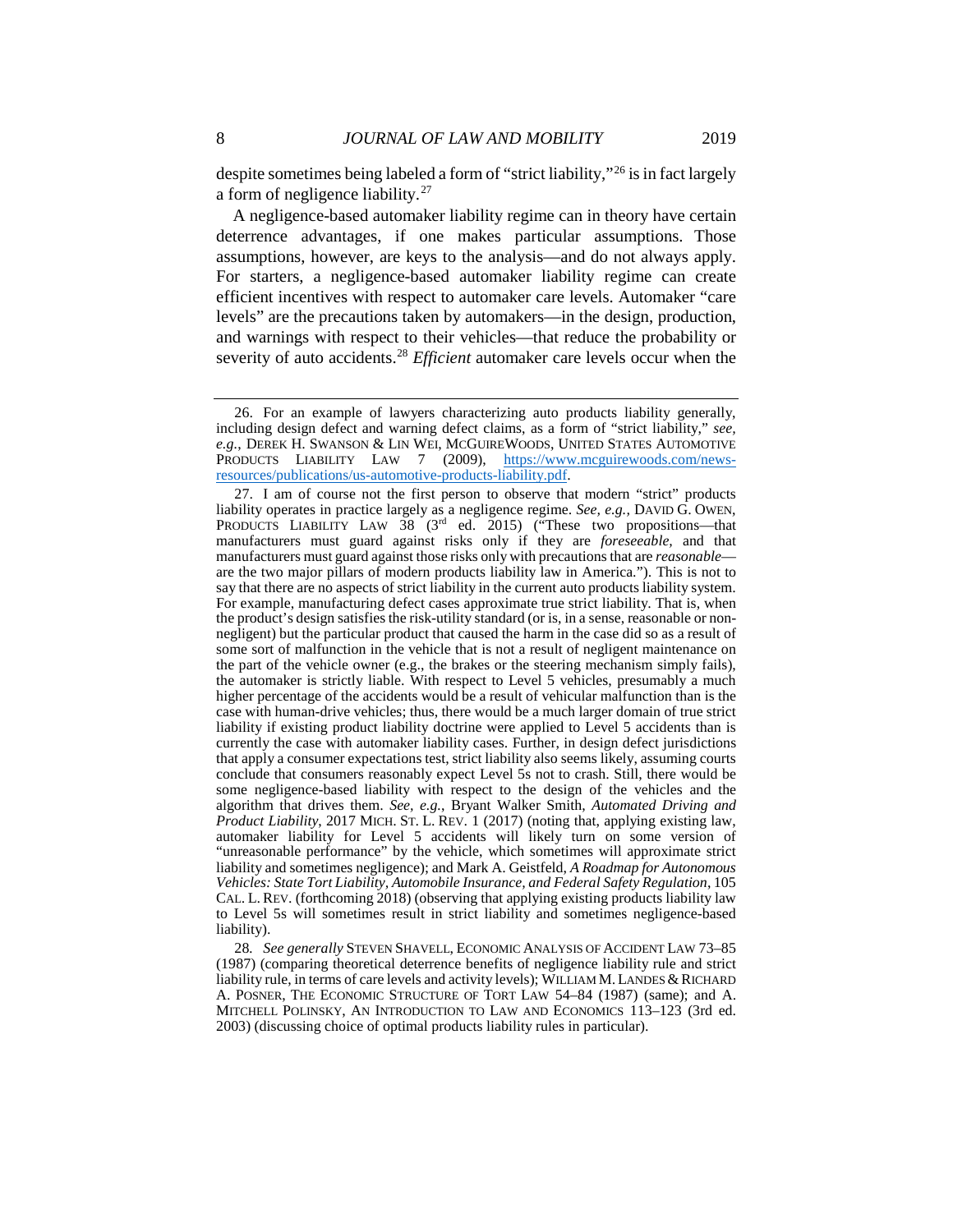automaker has made all available investments in care—in crash-risk reduction—that reduce expected auto-accident costs by more than the marginal costs of the additional care.<sup>[29](#page-9-0)</sup> Thus, an efficient negligence-based tort liability rule would hold an automaker liable for the harms resulting from a given auto accident only if that automaker failed to take efficient care. For example, if there was an alternative automotive design or alternative warning that the automaker could have used that would have reduced expected accident costs by more than the marginal costs of that design or warning change, failing to deploy that alternative design or warning in their vehicles would constitute negligence on the part of the automaker, and would therefore be potential grounds for tort liability.<sup>[30](#page-9-1)</sup>

This sort of efficient negligence-based liability rule would induce automakers to take efficient care if we assume the following to be true: (a) that automakers are aware of the law and respond rationally to it, and (b) that courts applying a negligence-based automaker liability rules perform a thorough and accurate cost-benefit analysis (for example, judges and juries do not tend to make systematic errors in their determinations regarding what constitutes automaker negligence or what counts as a design defect). Under those assumptions, the negligence-based regime would incentivize efficient automaker care levels. Why? Because automakers would under those assumptions realize that they can avoid negligence-based liability entirely if they merely make all cost-justified investments in auto safety (e.g., all costjustified design and warning changes). Knowing this, they would have a strong legal and financial incentives to do just that.<sup>[31](#page-9-2)</sup>

In addition, a negligence-based automaker liability regime can also create incentives for efficient driver care-levels—incentives for drivers to drive reasonably carefully—even in the absence of a defense of contributory negligence or comparative fault.<sup>[32](#page-9-3)</sup> This is because a negligence-based regime, by its nature, leaves accident costs on victims and their insurers when the automaker is not negligent. That fact will induce drivers to drive carefully, so as to minimize their own risk of uncompensated accident losses. Again, however, this conclusion holds only if certain key assumptions are also true. Specifically, we must assume the following: a) that drivers, like automakers, are knowledgeable about tort law and respond rationally to the

<span id="page-9-0"></span><sup>29.</sup> Put differently, when an automaker is investing efficiently in care, there are no additional investments in accident reduction that could be made that would reduce expected accident costs by more than the costs of accident avoidance.

<sup>30.</sup> The plaintiff must also demonstrate causation.

<span id="page-9-3"></span><span id="page-9-2"></span><span id="page-9-1"></span><sup>31.</sup> This insight is simply an application of a standard conclusion regarding the effects on injurer care levels of a perfectly applied negligence rule. *See generally supra* sources cited in note 28.

<sup>32</sup>*. See generally supra* sources cited in note 28.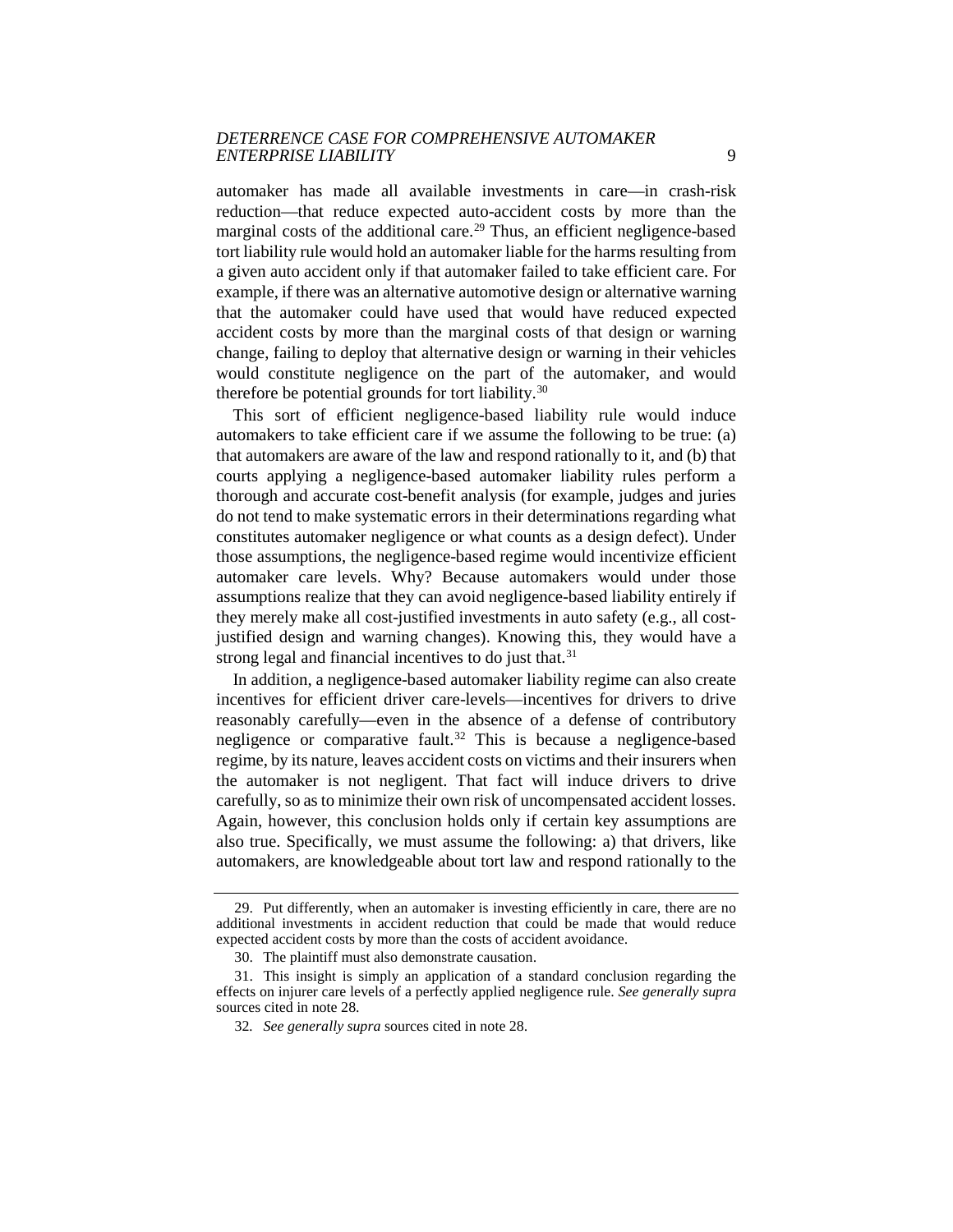potential of tort rules to apply to their future conduct; and b) that drivers actually bear these costs and do not externalize them to someone else.

To put all of this together, according to standard deterrence theory, an efficiently and accurately applied negligence-based automaker liability rule can produce efficient incentives for both automakers and drivers to take care to avoid auto accidents. $33$ 

But there are obvious problems with this rosy picture. First, consider the effects on automaker care levels if we relax the assumption that courts accurately apply negligence-based standards. If judges and juries are not very good at doing the complex and information-intensive analysis necessary to determine what particular automotive designs, warnings, or instructions are cost-justified or reasonable (or not defective), the outcomes of courts' negligence determinations become highly uncertain. This can in turn produce incentives for automakers both to over-invest and to under-invest in auto safety.<sup>[34](#page-10-1)</sup>

The incentive to over-invest in auto safety can arise when manufacturers expect courts to set the standard of reasonable care (or a non-defective design) inefficiently high—that is, when manufacturers expect that courts may find a design defect notwithstanding the fact that the automaker's design decisions were consistent with an accurate, objective, comprehensive riskutility test. If that is the expectation, then automakers would have an incentive to satisfy the inefficiently high court- or jury-imposed design standard (or warning standard) in order to avoid liability. The incentive to under-invest in safety can arise if courts rely too much on custom within the industry as their source for what constitutes reasonable care, or a nondefective design or warning. This is because industry custom can (famously) lag behind what is truly efficient levels of safety.<sup>[35](#page-10-2)</sup> It is not a surprise, then, that commentators have argued that custom-based standards of care, like those that currently apply to automaker liability, can inhibit innovation.<sup>[36](#page-10-3)</sup>

<span id="page-10-0"></span><sup>33</sup>*. See generally supra* sources cited in note 28. This conclusion also assumes that automakers are well informed about and respond rationally to tort liability rules.

<span id="page-10-1"></span><sup>34</sup>*. See generally* Mark Grady, *A New Positive Economic Theory of Negligence,* 92 Yale L.J. 799 (1983); and John Calfee & Richard Craswell, *Some Effects of Uncertainty on Compliance with Legal Standards*, 70 Va. L. Rev. 965, 982 (1984).

<span id="page-10-2"></span><sup>35.</sup> The T.J. Hooper, 60 F.2d 737 (2d Cir. 1937) ("a whole calling may have unduly lagged in the adoption of new and available devices"). In product liability design defect cases, of course, courts do not generally permit compliance with industry custom to be totally exculpatory; however, it can be considered relevant to the risk-utility negligencebased balancing test. *See, e.g.,* Carter v. Massey-Ferguson, Inc., 716 F.2d 344 (5th Cir. 1983). However, if a defendant in a negligence-based product liability regime has adopted a design that is the safest in use at the time of manufacturing, it may be difficult for the plaintiff to prevail. *See* RESTATEMENT (THIRD) TORTS: PROD. LIAB., §2, cmt. D (AM. LAW. INST. 1998).

<span id="page-10-3"></span><sup>36</sup>*. See, e.g.,* Gideon Parchomovsky & Alex Stein*, Tort and Innovation*, 107 Mich.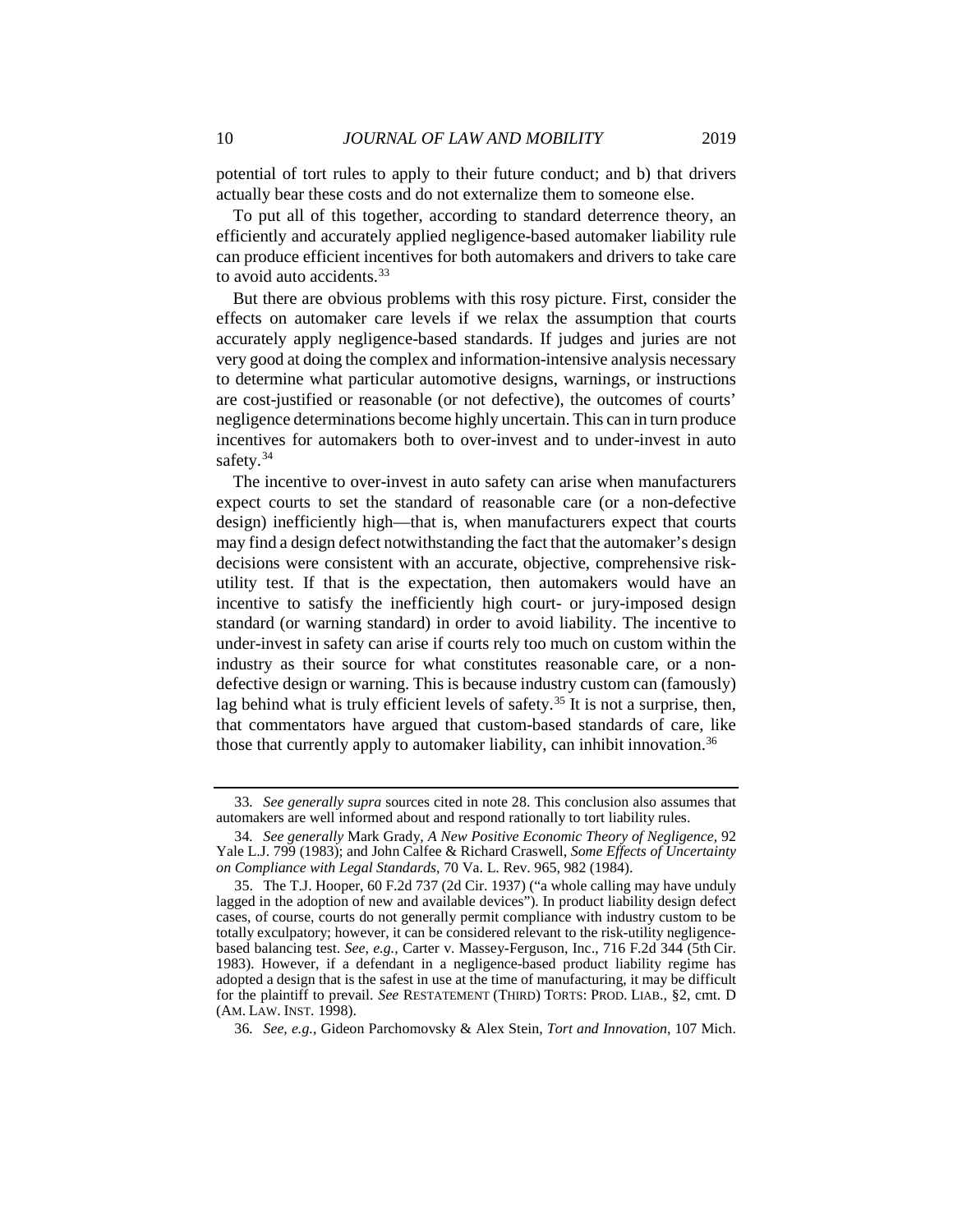A second problem with a negligence-based auto products liability regime has to do with driver care levels. For a negligence-based regime to efficiently incentivize drivers to drive carefully (by imposing on drivers the risk of accidents that are not cost-justifiably preventable by the manufacturer), recall that we assumed that drivers are well informed of both accident risks and how those risks are allocated according to the specific rules of auto tort law. Those assumptions are obviously unrealistic. Drivers simply are not aware of the tort law rules that apply to them or the product liability rules that apply to automakers. Moreover, even when drivers do know about accident risks and legal rules, there are reasons to believe (discussed below) $37$  either that drivers will not respond rationally to that information or that they will externalize those risks to insurance companies. If I am right about that—about drivers' lack of information about driving risk and auto tort law, and about their cognitive biases and cost-externalization—then the ability of a negligence-based auto products liability regime to optimize driver care levels is substantially undermined. Legally imposing costs on drivers would not, or at least may not, have the desired deterrence effect on driver care levels.[38](#page-11-1)

The final deterrence problem with a negligence-based auto products liability regime would exist even if judges and juries were good (accurate and unbiased) at applying risk-utility or cost-benefit standards. In fact, this problem results *because* automakers would expect accurate application of the negligence-based rules. The problem involves the effect of a negligencebased automaker liability rule on the number of vehicles sold, or, in the language of deterrence, the effect on automaker "activity levels."<sup>[39](#page-11-2)</sup> Even an efficiently safe car (one with no defects whatsoever) that is driven carefully by its human or algorithmic driver poses some residual or irreducible risk of crashing. This residual risk will have a tendency to be ignored or externalized by automakers under a negligence-based product liability regime because automakers can virtually insulate themselves against liability by merely

<span id="page-11-0"></span>L. Rev. 285 (2008).

<sup>37</sup>*. See infra*, discussion at notes 44–48 and 51.

<span id="page-11-1"></span><sup>38.</sup> By contrast, the assumption that automobile manufacturers—with their teams of expert engineers, lawyers, and accountants—are fully informed of the torts liability regime in which they operate and how those rules are likely to affect them. This claim that auto manufacturers are likely to be better informed (both about the risks of auto accidents and about the relevant liability rules) and more classically rational in their decision-making than drivers—is not new. *See*, e.g., Latin, *supra* note 21, at 692–93 (arguing that, because drivers are much less likely to know about and respond rationally to having auto-accident losses imposed on them than auto manufacturers are, a regime of auto-manufacturer enterprise liability could produce an overall improvement in social welfare, through a reduction in overall auto accidents).

<span id="page-11-2"></span><sup>39</sup>*. See supra* sources cited in note 28.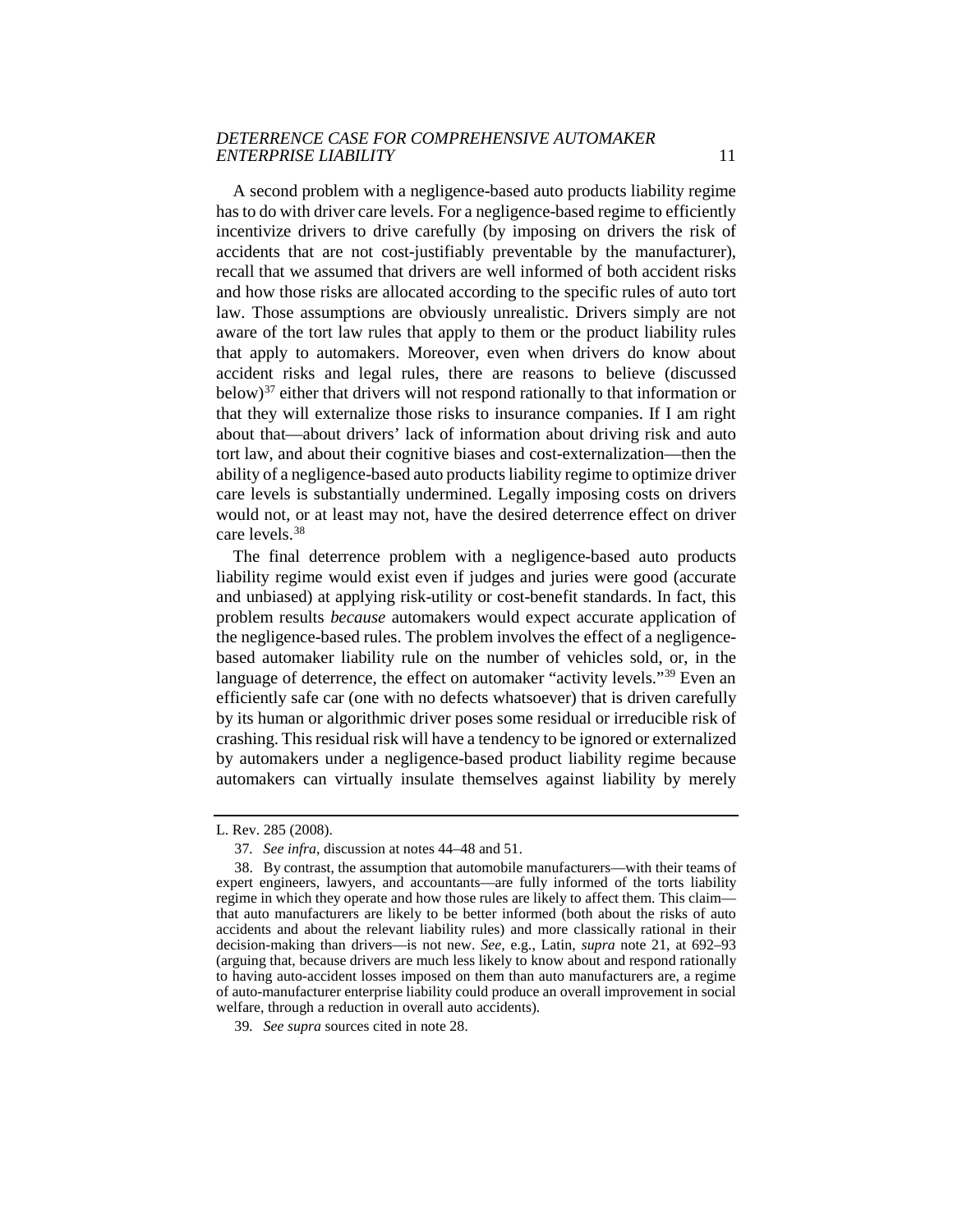complying with the liability standard.<sup>40</sup> The result of this externality is that the scale of operation in the auto industry—the number of cars sold—may be higher than the social-welfare maximizing level, even ignoring the effect of automobile emissions on the environment, because the price of vehicles does not include this cost of unpreventable auto accidents.

To summarize, given how our current negligence-based automaker liability regime is applied in practice, there are reasons to be concerned that automaker and driver care levels may be too low and activity levels too high. What's more, this concern would apply not only to human-driven vehicles, but to Level 5 vehicles as well. That is, there is nothing about the nature of Level 5 vehicles that would suggest these problems are less likely to be present than would be the case for human-driven vehicles.<sup>[41](#page-12-1)</sup> This activitylevel inefficiency associated with current automaker liability law has been totally ignored by those who have argued in favor of applying existing product liability standards, or revised but still negligence-based versions of existing product liability standards, to Level 5 vehicles.

#### *Driver Liability Law*

In a majority of states in the U.S., if someone is injured or suffers property damage as a result of a driver's negligent operation of an automobile, rather than as a result of automaker negligence, the victim may recover from the negligent driver under standard common-law principles of tort.<sup>[42](#page-12-2)</sup> The victim must demonstrate that the harm to her was a result of the driver's failure to do something that a reasonable driver would have done under the circumstances, or the drivers' doing something that a reasonable driver under the circumstances would not have done.<sup>[43](#page-12-3)</sup> Accident victims who can recover include pedestrians, cyclists, passengers, or other drivers—anyone who is

<span id="page-12-0"></span><sup>40</sup>*. See supra* sources cited in note 28. Of course, this automaker activity level effect is mitigated to some extent when automakers except to be held liable by courts despite having taken reasonable care. These effects are unlikely, however, to be perfectly offsetting.

<span id="page-12-1"></span><sup>41.</sup> With Level 5 vehicles, if there were a problem with "driver care levels," it would be a problem automaker care levels. That is, with Level 5s, driver care levels are, by definition, included as a part of manufacturer care level.

<span id="page-12-2"></span><sup>42.</sup> For a summary of emergence of fault-based and no-fault auto liability/insurance systems, *see* JAMES M. ANDERSON, PAUL HEATON, SEPHEN J. CARROLL, THE U.S. EXPERIENCE WITH NO-FAULT AUTOMOBILE INSURANCE: A RETROSPECTIVE 19–61 (2010), [https://www.rand.org/content/dam/rand/pubs/monographs/2010/RAND\\_MG8](https://www.rand.org/content/dam/rand/pubs/monographs/2010/RAND_MG860.pdf)  [60.pdf.](https://www.rand.org/content/dam/rand/pubs/monographs/2010/RAND_MG860.pdf)

<span id="page-12-3"></span><sup>43.</sup> RESTATEMENT (SECOND) OF TORTS § 284 (defining negligent conduct in terms of what reasonably prudent person would do or not do); *see also* RESTATEMENT (THIRD) OF TORTS: LIABILITY FOR PHYSICAL AND EMOTIONAL HARM, § 3 cmt. h (Am. Law. Inst. 1998) ("Many cases say that negligence consists of "the failure to do something which a reasonably careful person would do, [or] the doing of something which a reasonably careful person would not do."") (citations omitted).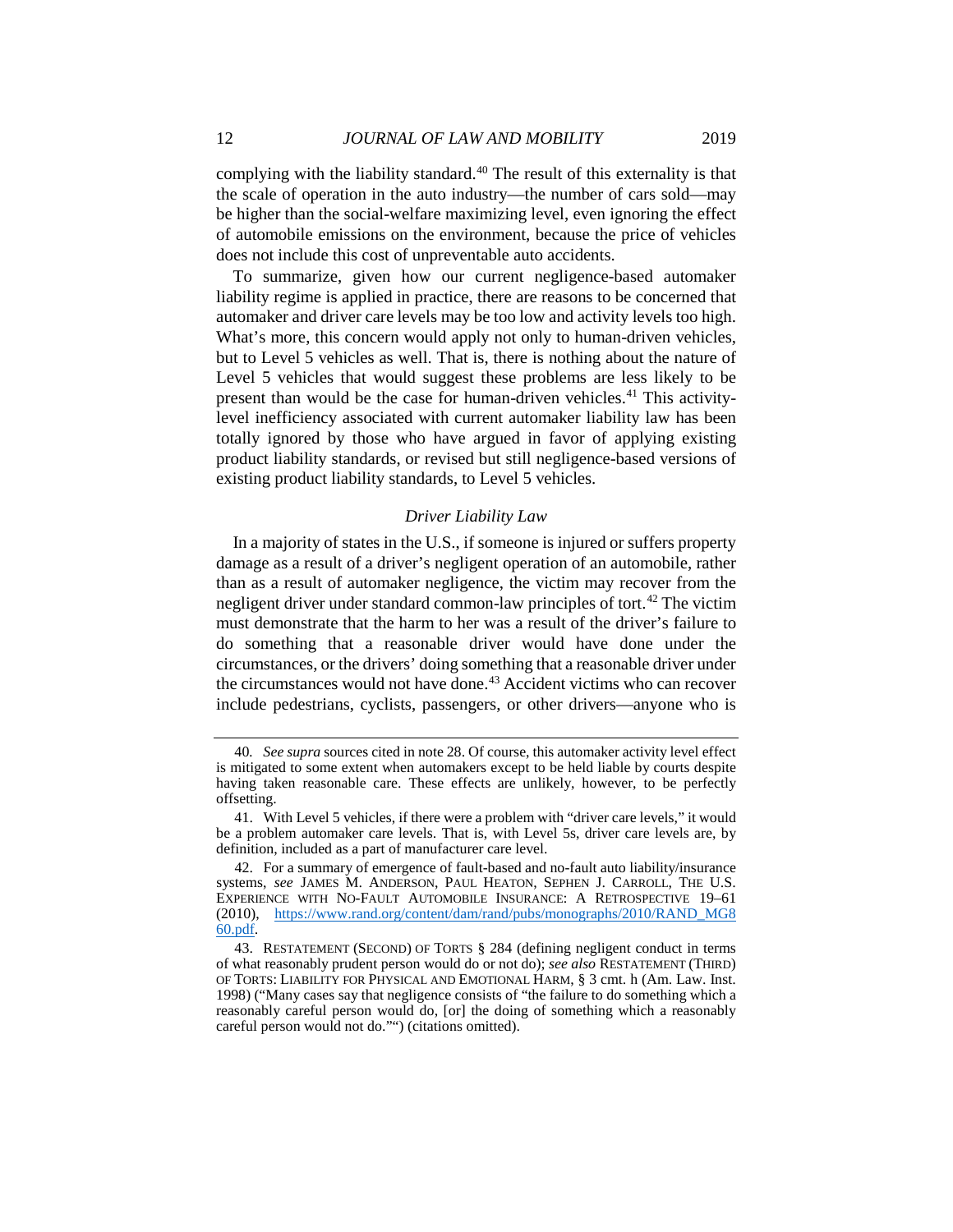harmed as a result of driver negligence.

Because driver liability is also a negligence-based regime, it has similar potential to provide efficient deterrence as does a negligence-based automaker liability regime. Specifically, negligence-based driver liability law can have beneficial deterrence effects on driver care levels, if we make the following assumptions:

- Drivers are well informed about accident risks (and how their behavioral changes affect those accident risks),
- Drivers are well-informed about the rules of tort law,<br>• Drivers internalize those risks (do not externalize
- Drivers internalize those risks (do not externalize them to insurers, for example), and
- Drivers process the information about those risks rationally (without any systematic cognitive biases), and we assume again that
- Courts are good at applying cost-benefit-type negligence-based liability rules.

If all of those assumptions are true, then, for the same reason that automakers would be incentivized by a negligence-based automaker liability regime, drivers too would be incentivized to drive with efficient care—in terms of driving speed, safe braking and passing practices, smart-phone usage (or non-usage), and the like. This is so because, by taking efficient care in driving, drivers would avoid liability for the accidents that nevertheless occur. Again, under a negligence-based regime, driving with efficient care can be seen as a type of insurance for drivers, a fact that—if all of the abovelisted assumptions are true—would incentivize safe driving.

The reasons that this vision of negligence-based driver liability law do not describe reality should be clear at this point. The assumptions listed above on which the analysis depends almost certainly do not hold in the real world. While drivers may be generally aware of the broad outlines of the driver liability regime in their state (whether it is fault-based or no-fault), they likely do not understand what the precise implications of that fact are on their chances of being found liable in court for unsafe driving. What's more, the average driver, while generally and vaguely cognizant of the risks of driving, is almost certainly uneducated about the precise levels of risk associated with various aspects of driving—for example, precisely how much the chance of a crash is increased by texting while driving or changing lanes abruptly with no signal. In fact, there is a good chance that most drivers underestimate those risks.

Why would drivers tend to underestimate such risks? First, there is the long list of well-documented cognitive biases that affect how individuals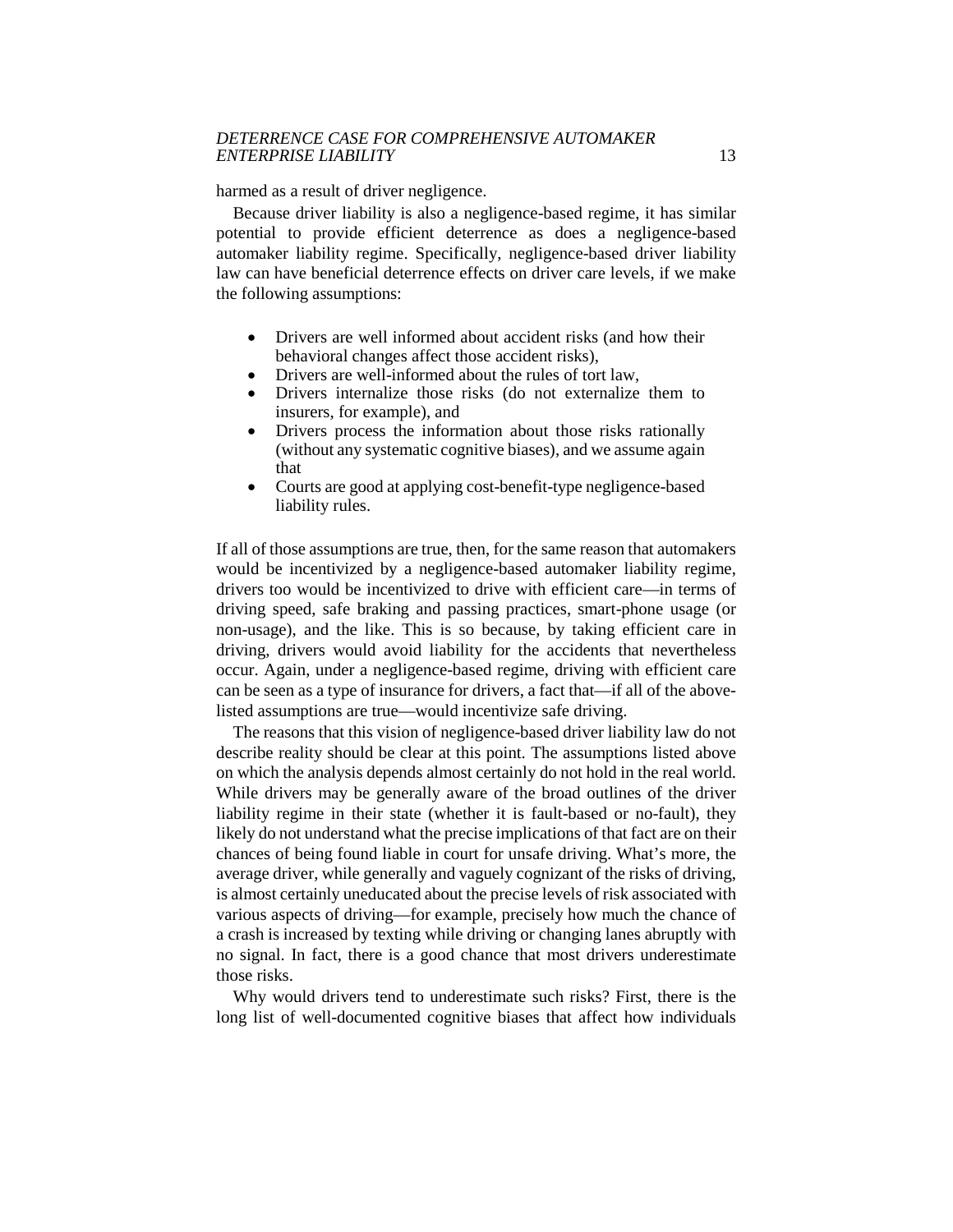process information generally.[44](#page-14-0) One famous example is the tendency of individuals to ignore the risk of very low probability events and underestimate the likelihood of some high probability events.<sup>[45](#page-14-1)</sup> Auto-crash risks may similarly be ignored or underestimated.<sup>[46](#page-14-2)</sup> Also, drivers are especially prone to overestimating their own driving ability and thus their own ability to avoid crashes.<sup>[47](#page-14-3)</sup> Moreover, drivers not only underestimate their own likelihood of a crash relative to the average driver (which they do), they also overestimate their own likelihood of a crash relative to the actual probability.[48](#page-14-4) For all of these reasons, a negligence-based driver liability

<span id="page-14-4"></span>48. Christine Jolls, *Behavioral Economics Analysis of Redistributive Legal Rules*, 51

<span id="page-14-0"></span><sup>44.</sup> The sources here are many. A decent place to start would be the classic essay by Amos Tversky & Daniel Kahneman, *Judgment Under Uncertainty: Heuristics and Biases*, in JUDGMENT UNDER UNCERTAINTY. HEURISTICS AND BIASES 3 (Daniel Kahneman, Paul Slovic, & Amos Tversky eds., 1982). More recent summaries of the literature include DANIEL KAHNEMAN, THINKING, FAST AND SLOW (2011); and RICHARD H. THALER, MISBEHAVING: THE MAKING OF BEHAVIORIAL ECONOMICS (2015). A classic article summarizing the application of behavioral insights to law and economics is Christine Jolls, Cass R. Sunstein & Richard H. Thaler, *A Behavioral Approach to Law and Economics*, 50 STAN. L. REV. 1471 (1998).

<span id="page-14-1"></span><sup>45.</sup> For a summary of the relative behavioral literature as it relates to products liability, *see* Jon D. Hanson & Douglas A. Kysar, *Taking Behavioralism Seriously: the Problem of Market Manipulation*, 74 N.Y.U. L. REV. 630, 643–87 (1999). For early applications of behavioral insights to products liability law, *see* Latin, *supra* note 21; and Howard A. Latin, *"Good" Warnings, Bad Products, and Cognitive Limitations*, 41 UCLA L. REV. 1193, 1194–95 (1994). For a discussion of the findings on very low probability and high probability events, see Hanson & Kysar, *supra note* 45, at 716–20. Note that there is also research showing that consumers sometimes overestimate the risks of merely "low probability" events—those that fall between very low probability and high probability. *Id.* (discussing research summarized in *Enterprise Responsibility for Personal Injury*, 1 A.L.I. 230 (1991)).

<span id="page-14-2"></span><sup>46.</sup> Whether auto risks are more likely to be very low, merely low, or high probability events is not entirely clear. However, the most important insight of the Hanson & Kysar article is that, because product manufacturers—including automakers- -have considerable influence over how consumers perceive the risk of their products (and because product manufacturers—including automakers--have a strong market incentive to ensure that consumers underestimate the risks of their products), there is every likelihood that consumers on balance underestimate the risks of auto accidents. *Id.* Moreover, Hanson & Kysar, in a follow up article, provide considerable anecdotal evidence of actual market manipulation of consumer risk perceptions by manufacturers. Jon D. Hanson & Douglas A. Kysar, *Taking Behavioralism Seriously: Some Evidence of Market Manipulation*, 112 HARV. L. REV. 1420, 1466 (1999).

<span id="page-14-3"></span><sup>47.</sup> This finding has proven robust over many years. *See, e.g.*, Ola Svenson, *Are We All Less Risky and More Skillful Than Our Fellow Drivers?*, 47 ACTA PSYCHOLOGICA 143 (1981); Timo Lajunen & Heikki Summala, *Driving experience, personality, and skill and safety-motive dimensions in drivers' self-assessments* 19 PERSONALITY AND INDIVIDUAL DIFFERENCES. 307 (1995); A.F. Williams, *Views of US drivers about driving safety* 34 J. SAFETY RES. 491 (2003). *See also* Jolls et al., supra, at 1537–38 (discussing problem of "overoptimisim" among drivers); Hanson & Kysar, *Taking Behavioralism Seriously: A Response to Market Manipulation*, 6 ROGER WILLIAMS L. REV. 259, 354– 55 (1999) (same).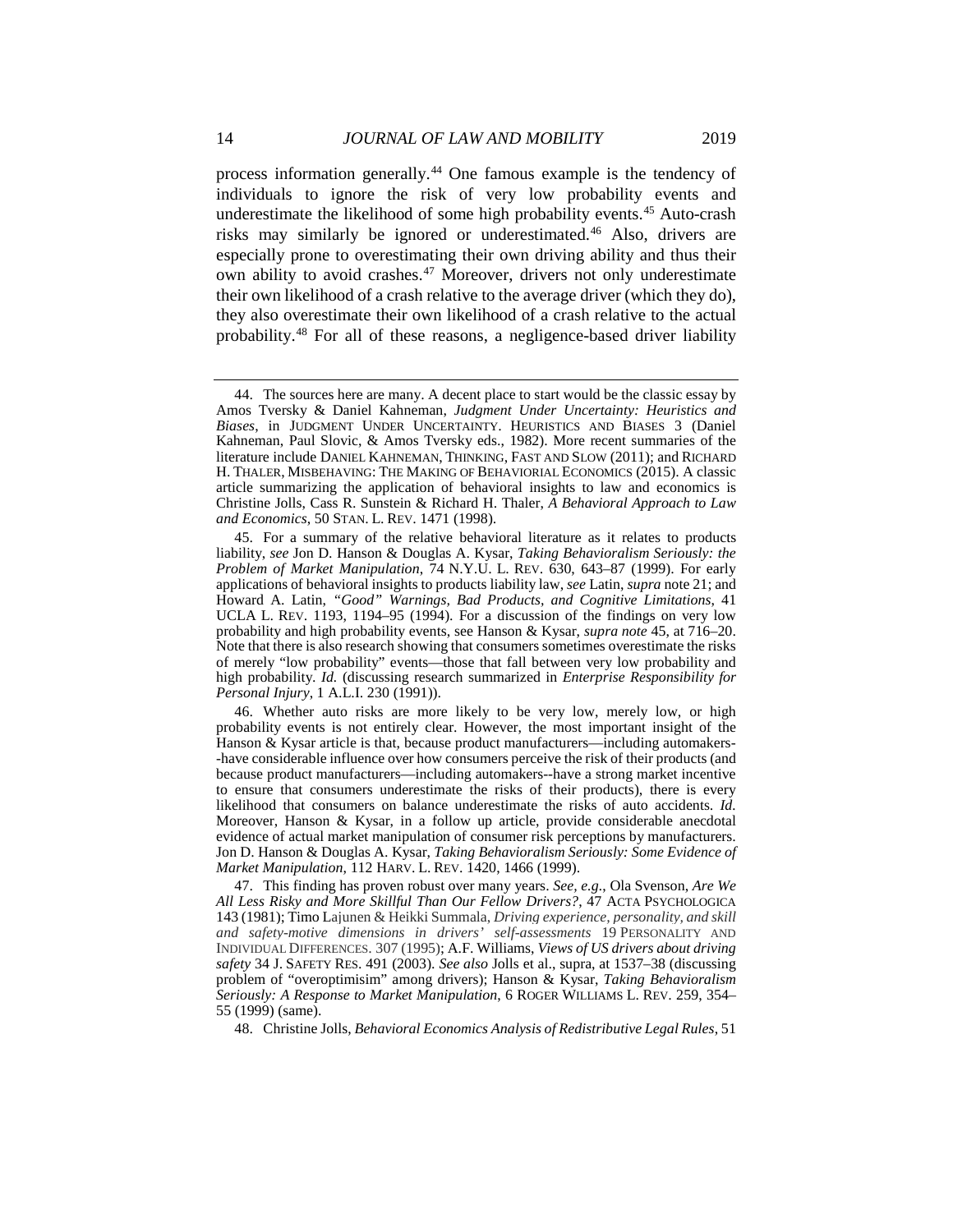regime, which relies on assumptions of informed and rational drivers to produce optimal driver care levels, may not produce the deterrence benefits that are predicted by deterrence theory.[49](#page-15-0) In addition, it is commonly argued that drivers have many powerful incentives to drive carefully even in the absence of a negligence-based regime that left on them the uninsured costs of auto accidents, incentives such as the desire to avoid a traffic fines or, more importantly, a crash that could be painful or even fatal to them or their loved ones. $50$ 

How does this pessimistic picture of driver liability law as a system of incentivizing good driving change if we introduce auto insurance? The answer to that question turns out to be complicated. On one hand, automobile insurance has the potential to correct some of these deterrence-related problems.[51](#page-15-2) Here's why. Auto insurers are, unlike most drivers, extremely well informed about the intricacies of accident law. They employ teams of lawyers whose job is to understand how driver liability laws in each state affect the liability risks of their customers. Indeed, their profitability and their survival as going concerns depend on this expert understanding of the auto liability laws of all sorts. In addition, auto insurers have unparalleled access to enormous amounts of detailed information regarding the crash-risk characteristics of millions of drivers and automobiles. This is the result of decades of experience providing auto insurance coverage to hundreds of millions of drivers and vehicles, which in turn means pricing millions of auto insurance policies and adjusting millions of auto-crash claims over the years. No other institution or organization would have the same amount of driverspecific, automobile-specific data, as would the auto insurance industry.

In addition, recent innovations in "telematics" (which combines

VAND. L. REV. 1653, 1660 (citing Richard J. Arnould & Henry Grabowski, *Auto Safety Regulation: An Analysis of Market Failure*, 12 BELL J. ECON. 27, 34–35 (1981) and Colin F. Camerer & Howard Kunreuther, *Decision Processes for Low Probability Events: Policy Implications*, 8 J. POLY. ANALYSIS & MGMT. 565, 566 (1989)).

<span id="page-15-0"></span><sup>49.</sup> The evidence on whether negligence-based driver liability law reduces auto accidents, or the harms resulting from auto accidents, is probably best characterized as inconclusive. *See generally* Nora Freeman Engstrom, *An Alternative Explanation of No-Fault's Demise*, 61 DEPAUL L. REV. 303, 332–333 (2012) ("[R]oughly half of the studies published thus far claim that no-fault coverage increases fatal accidents, while the other half find no effect, and the notion that no-fault *reduces* fatalities has been seemingly put to rest.") (footnotes omitted). The hope that a shift away from a negligence-based driverliability regime would not substantially reduce auto accidents, along with the overall desire to lower auto insurance rates, was one of the original justifications for the movement towards auto no-fault regimes in the 1970s and 1980s. *Id.*

<sup>50.</sup> Latin, *supra note* 21, at 690–91; Engstrom, *supra note* 49, at 330.

<span id="page-15-2"></span><span id="page-15-1"></span><sup>51</sup>*. See generally* Omri Ben-Shahar & Kyle D. Logue, *Outsourcing Regulation: How Insurance Reduces Moral Hazard*, 111 MICH. L. REV. 197 (2012) (discussing ways that insurance companies help insureds reduce risk).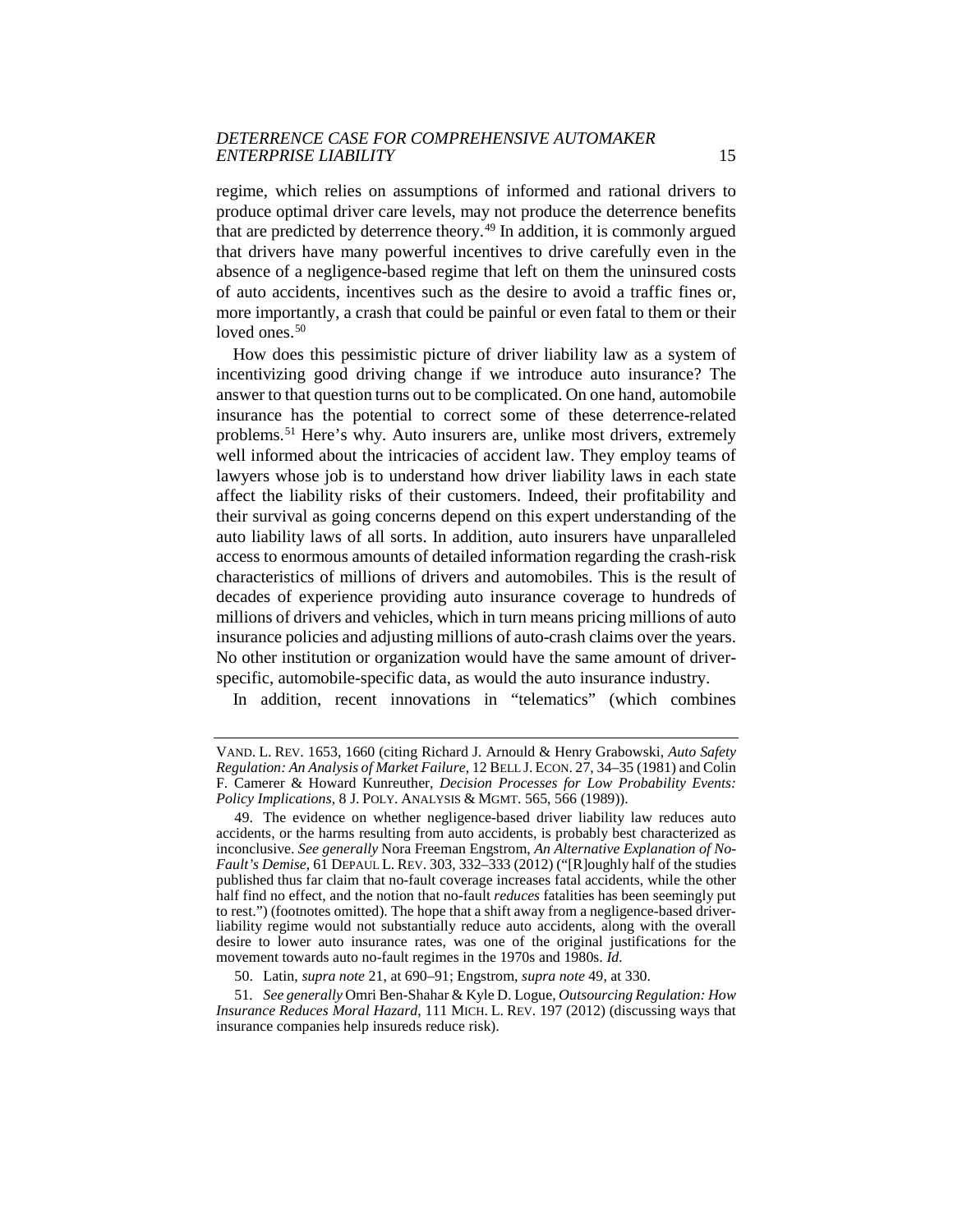telecommunications, data science, and automotive technology) have increased auto insurers' ability to gather and analyze risk-relevant driver and vehicle data.[52](#page-16-0) With this new and emerging technology, not only do insurers have access to information regarding how drivers' past auto-claims and traffic-ticket histories affect their riskiness as drivers; they also have the ability to gather information on the effects of a range of specific driving behaviors on auto-crash risks.<sup>[53](#page-16-1)</sup> For example, a number of insurers currently gather information about drivers' braking, acceleration, speeding, turning, and cornering behaviors and then send that information back to the insurers for analysis.[54](#page-16-2) Once this driver-specific data is combined with data gather by insurers and others (including NHTSA) about what factors cause auto accidents generally, it becomes possible for auto insurers to link specific driving behaviors of particular drivers with premium discounts.<sup>[55](#page-16-3)</sup>

All of this information is to varying degrees already being taken into account by many auto insurance companies in the pricing of their insurance policies. For example, policy discounts are offered to drivers with good safety records<sup>[56](#page-16-4)</sup> as well as for vehicles with particular safety features.<sup>[57](#page-16-5)</sup> In addition, insurers are now offering discounts if drivers will improve their driving ability—for example, if they will take defensive driving classes.<sup>[58](#page-16-6)</sup> Because of telematics revolution, auto insurers are even able to adjust premiums on the basis of the specific driving behavior of individual drivers. For example, some insurers give discounts for a range of driver-care-level factors such as wearing seatbelts, driving at moderate speeds, limiting late

<span id="page-16-0"></span><sup>52</sup>*. Background On: Pay-As-You-Drive Auto Insurance (Telematics)*, INS. INFO. INST., [https://www.iii.org/article/background-on-pay-as-you-drive-auto-insurance-tele](https://www.iii.org/article/background-on-pay-as-you-drive-auto-insurance-telematics)  [matics](https://www.iii.org/article/background-on-pay-as-you-drive-auto-insurance-telematics) (last visited Nov. 21, 2018).

<sup>53</sup>*. Id. See also* Ben-Shahar & Logue, *supra* note 51.

<span id="page-16-2"></span><span id="page-16-1"></span><sup>54.</sup> Yuanjing Yao, *Evolution of Insurance: A Telematics-Based Personal Auto Insurance Study*, U. CONN. HONORS SCHOLAR THESES, 590, 598 (2018), [https://opencommons.uconn.edu/srhonors\\_theses/590/.](https://opencommons.uconn.edu/srhonors_theses/590/)

<sup>55</sup>*. Id.*

<span id="page-16-4"></span><span id="page-16-3"></span><sup>56.</sup> Most auto insurers give discounts for being accident free for a given period of time. *Car Insurance Discounts*, VALUEPENGUIN, [https://www.valuepenguin.com/car](https://www.valuepenguin.com/car-insurance-discounts)[insurance-discounts](https://www.valuepenguin.com/car-insurance-discounts) (last visited Nov. 21, 2018). *See also* Yao, *supra* note 54 (discussing use of behavioral driving discounts among insurers).

<span id="page-16-5"></span><sup>57.</sup> One survey of the leading car insurers, found the following additional vehiclesafety-related discounts: passive restraint (25% to 30%), new car (10%), daytime running lights (around 3%). *Id.* Some insurers are starting to offer discounts for semi-autonomous features such as adaptive cruise control, collision avoidance systems, and lane departure warnings. Cherise Threewitt, *What Car Insurance Discounts Can I Get?*, U.S. NEWS & WORLD REP. (June 29, 2018), [https://cars.usnews.com/cars-trucks/car-insurance/car](https://cars.usnews.com/cars-trucks/car-insurance/car-insurance-discounts)[insurance-discounts.](https://cars.usnews.com/cars-trucks/car-insurance/car-insurance-discounts)

<span id="page-16-6"></span><sup>58</sup>*. Car Insurance Discounts*, *supra* note 56 (reporting insurers giving discounts of 10% to 15% for completion of defensive driving courses).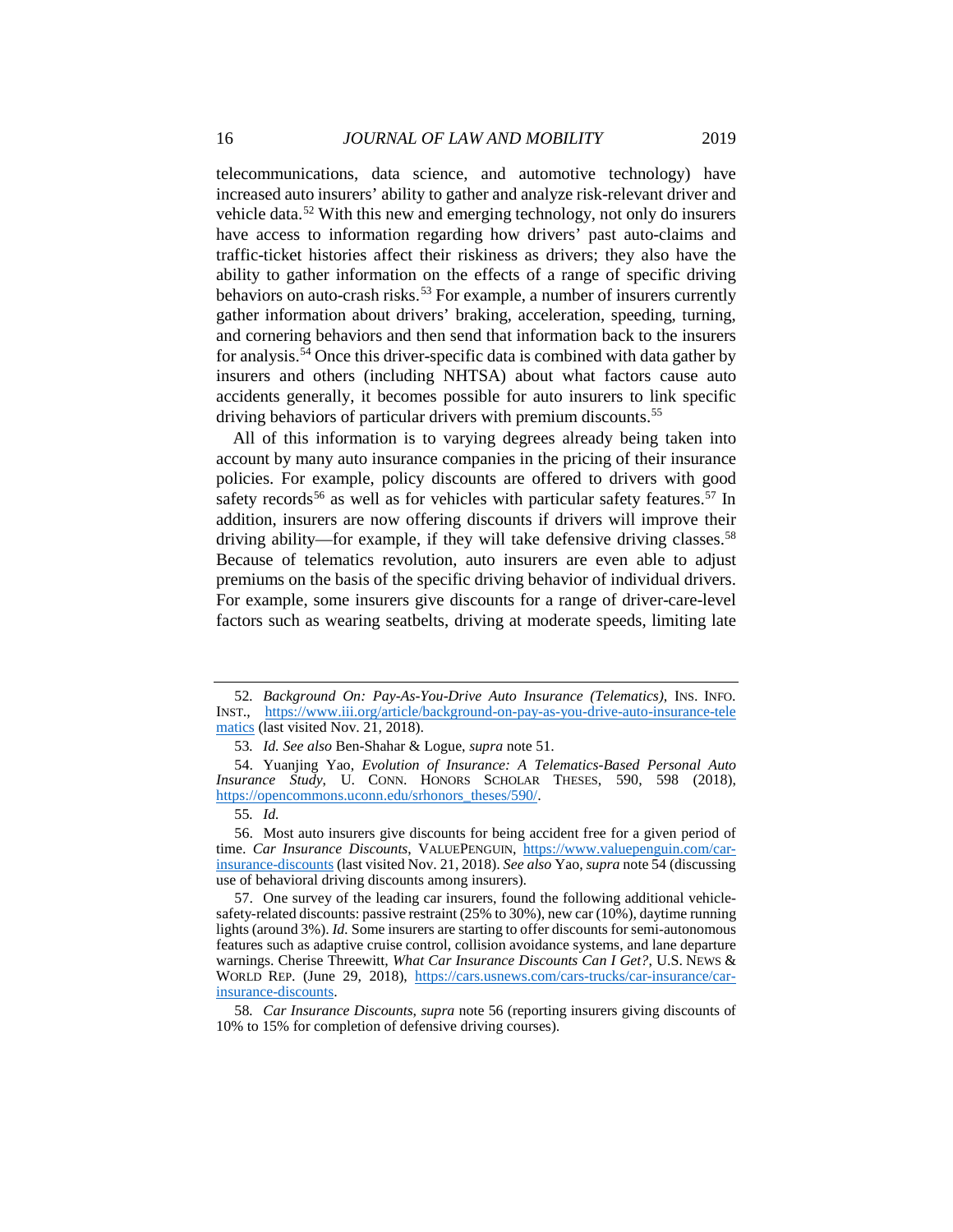night trips, and avoiding aggressive braking.<sup>[59](#page-17-0)</sup> Also, the advances in telematics have made "pay as you go" auto insurance, under which premiums are a function of the number of miles driven, more accurate—and thus more prevalent—than ever before.[60](#page-17-1) Driving-behavior-sensitive auto insurance premiums—which could take into account both good and bad driving choices (i.e., driver care levels) and, critically, the number of miles driven (i.e., driver activity levels)—hold the promise of incentivizing risk-reducing driving behavior in a way that even the most sophisticated government regulator could not hope to do.<sup>[61](#page-17-2)</sup>

But here is the problem: Under current law and given existing market conditions, auto insurers do not have strong incentives to make full use of their comparative advantage at gathering risk-relevant information and pricing their insurance on the basis of that information, or at least there is reason to be concerned about their incentives to do so. The reason for concern is that the amount of coverage currently being provided by auto insurers presently represents only a fraction (in many cases a small fraction) of the total risks of auto crashes. This is true of first-party auto insurance coverage, which tends to cover only a fraction of the accident risks that any driver faces.<sup>62</sup> It is also true of auto liability coverage, owing in part to the

<span id="page-17-0"></span><sup>59</sup>*. Id. See also* Barbara Marquand, *Comparing Drivewise, Snapshot and Other Usage-Based Insurance Plans*, NERDWALLET (Feb. 8, 2016), [https://www.](https://www.nerdwallet.com/blog/insurance/comparing-drivewise-snapshot-usage-based-insurance/)  [nerdwallet.com/blog/insurance/comparing-drivewise-snapshot-usage-based-insurance/.](https://www.nerdwallet.com/blog/insurance/comparing-drivewise-snapshot-usage-based-insurance/)

<span id="page-17-1"></span><sup>60</sup>*. Usage-Based Insurance and Telematics*, NAT'L ASS'N OF INS. COMMISSIONERS (July 26, 2018)[, https://www.naic.org/cipr\\_topics/topic\\_usage\\_based\\_insurance.htm.](https://www.naic.org/cipr_topics/topic_usage_based_insurance.htm)

<span id="page-17-2"></span><sup>61</sup>*. See generally* Ben-Shahar & Logue, *supra* note 51 (discussing potential risk reducing benefits of high-tech auto-insurance pricing); Hanson & Logue, *supra* note 19, at 192–93 (suggesting reasons why auto insurance is better at risk-segregating than other types of first-party insurance). What little empirical research has been done on the subject tends to confirm that incentive-based insurance pricing tends to alter driving behavior in a risk-reducing direction. *See* Mark Stevenson et al., *The effects of feedback and incentive-based insurance on driving behaviours: study approach and protocols*, 24 INJ. PREVENTION, 89, 93 n. 27–30 (2018)[, https://injuryprevention.bmj.com/content/24/1/89;](https://injuryprevention.bmj.com/content/24/1/89) *see also Telematics Helps Reduce collisions and Claims*, AUTOMOTIVE FLEET (Nov. 10, 2017), [https://www.automotive-fleet.com/157806/telematics-helps-reduce-collisions](https://www.automotive-fleet.com/157806/telematics-helps-reduce-collisions-and-claims)[and-claims.](https://www.automotive-fleet.com/157806/telematics-helps-reduce-collisions-and-claims)

<span id="page-17-3"></span><sup>62.</sup> This assertion requires some explanation. There are no good studies on this particular question. So my claim is derived from circumstantial evidence of a sort. First, note that, whereas all states require some amount of liability insurance coverage for anyone who drives on public roadways, only a small minority of states require drivers to purchase auto insurance that provides any sort of first-party medical or disability benefits. *See, e.g.*, *Background on: Compulsory Auto/Uninsured Motorists*, INS. INFO. INST. (April 16, 2018), [https://www.iii.org/article/background-on-compulsory-auto](https://www.iii.org/article/background-on-compulsory-auto-uninsured-motorists)[uninsured-motorists.](https://www.iii.org/article/background-on-compulsory-auto-uninsured-motorists) What's more, even when there is mandated medical or disability coverage, the amount of required coverage is almost always far less than would potentially be recoverable under an auto tort claim, whether it be an automaker liability claim or a driver liability claim, and far less than the potentially enormous total costs (in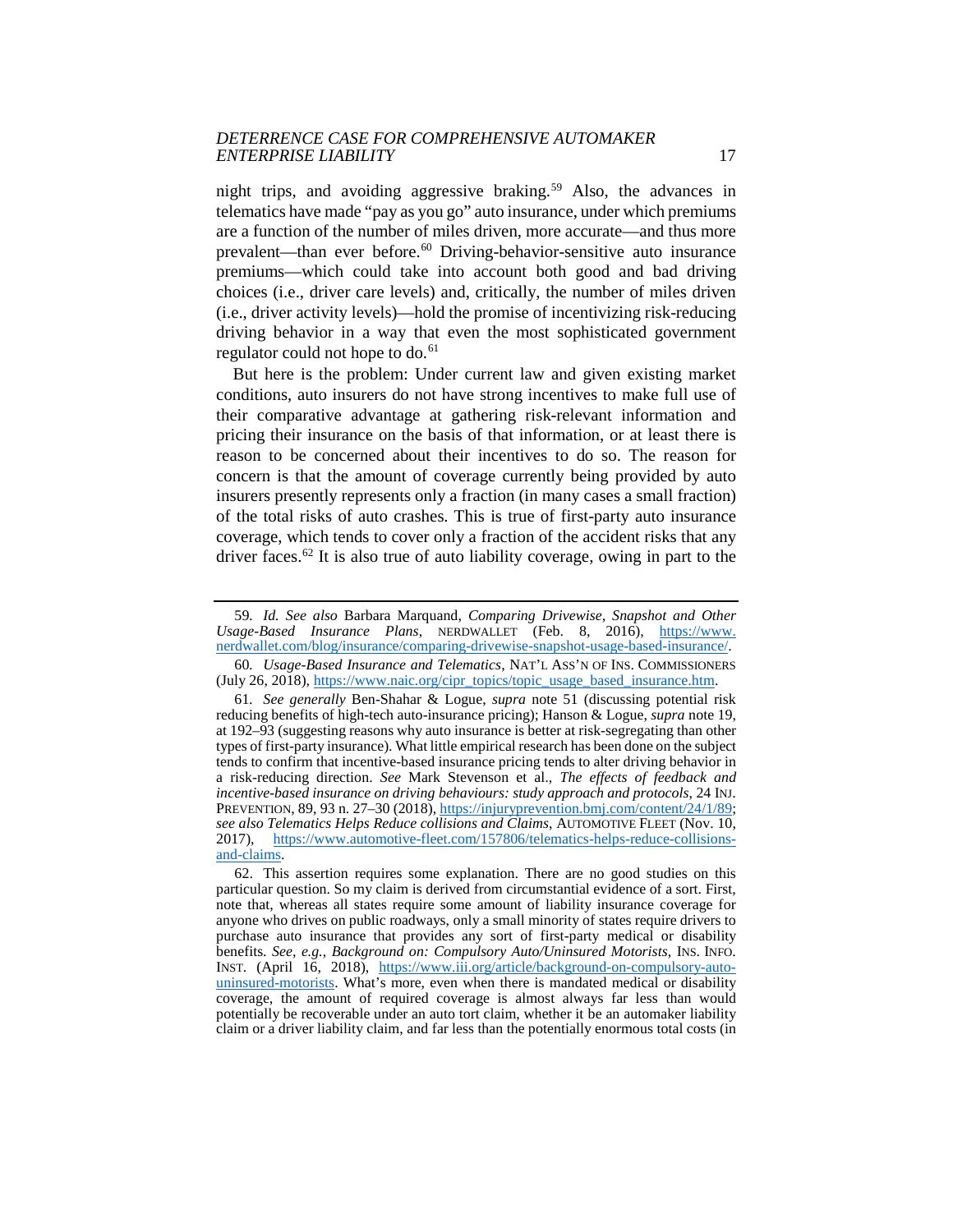fact that the mandatory minimum amounts in most states are far less than the maximum harm threatened by an auto accident that results in even one serious injury or death.<sup>[63](#page-18-0)</sup> As a result, many of the costs of auto accidents are currently being externalized to non-auto first-party health and disability insurers who—unlike auto insurers in the telematics age—do not tailor premiums at all based on their insureds' driving decisions.<sup>[64](#page-18-1)</sup> Moreover, to the extent auto insurers do attempt to charge individualized, behaviorallyand risk-adjusted auto insurance rates (which, as I noted above, they are increasingly trying to do), this incentive is undermined by the fact that auto insurers cover only a fraction of the risks of auto accidents.<sup>[65](#page-18-2)</sup>

<span id="page-18-2"></span>65. Because auto insurers do not bear all of the risks of auto accidents, the premium

the millions) of any given auto accident. *Id.* (for example, noting mandatory amounts of bodily injury liability coverage ranging from \$15,000 to \$50,000 per person). Karl Eisenhower, *Personal Injury Protection: How PIP Insurance Works in Your State*, WALLET HUB (Jan. 9, 2015)[, https://wallethub.com/edu/pip-insurance/9248/](https://wallethub.com/edu/pip-insurance/9248/) (noting PIP mandates ranging from \$2000 per person in Utah to \$50,000 in New York.) The only state that requires unlimited PIP coverage is Michigan. *Id.* Further, even when drivers do purchase first-party medical or disability coverage through their auto-insurance policy, that coverage is often secondary to the victims' other forms of first-party health or disability insurance. For example, in some states requiring PIP coverage in auto policies, the insured can elect to make auto PIP coverage secondary to other first-party health and disability insurance. This is sometimes called the "coordination" option. MICH. DEPART. INS. & FIN. SERV., YOUR GUIDE TO AUTOMOBILE INSURANCE: FOR MICHIGAN CONSUMERS 10 (Sept. 2017), https://www.michigan.gov/documents/ CONSUMERS 10 (Sept. 2017), [https://www.michigan.gov/documents/](https://www.michigan.gov/documents/difs/Auto_Insurance_Guide_448003_7.pdf)  [difs/Auto\\_Insurance\\_Guide\\_448003\\_7.pdf.](https://www.michigan.gov/documents/difs/Auto_Insurance_Guide_448003_7.pdf) Because making auto health insurance secondary lowers the insured's auto insurance premiums, and has little or no effect on her first-party health and disability insurance premiums, most insureds choose the coordination option, which means most insureds choose to make their non-auto firstparty insurers primary. In sum, most auto health and disability risks end up being borne by non-auto first-party insurers—such as health insurers and disability insurers.

<span id="page-18-0"></span><sup>63.</sup> State mandated minimums for liability coverage for personal injuries to a single person range from a low of \$10,000 (Florida) to a high of \$50,000 (Alaska and Maine), and by for the most common minimum is \$25,000. *Car Insurance Laws by State*, FINDLAW, <https://injury.findlaw.com/car-accidents/car-insurance-laws-by-state.html> (last visited Nov. 19, 2018) (gathering links to state laws). A single accident resulting in serious bodily injury or death could easily produce economic losses alone in excess of \$1 million.

<span id="page-18-1"></span><sup>64.</sup> Most first-party health and disability insurers make no effort to price their coverage in a way that reflects the riskiness of insureds' driving choices—such as how they drive, how much they drive, or even what type of vehicle they drive. *See generally* Hanson & Logue, *supra* note 19 (using fact that most non-auto first-party insurers do not price-differentiate on basis of consumer product use to argue for enterprise liability for product accident risks). There is a perfectly sensible reason for this fact: the risks of autorelated health or disability claims are only a small fraction of the overall health and disability risks covered by any given first-party health or disability insurer. It is not worth the insurers' while to tailor their insurance premiums on the basis of any particular behavioral choice of their insureds, other than perhaps the choice to smoke or not. The result of all this: that portion of auto crash risks that are ultimately born by non-auto firstparty insurers get externalized (or largely ignored) by drivers, with obvious deterrence consequences.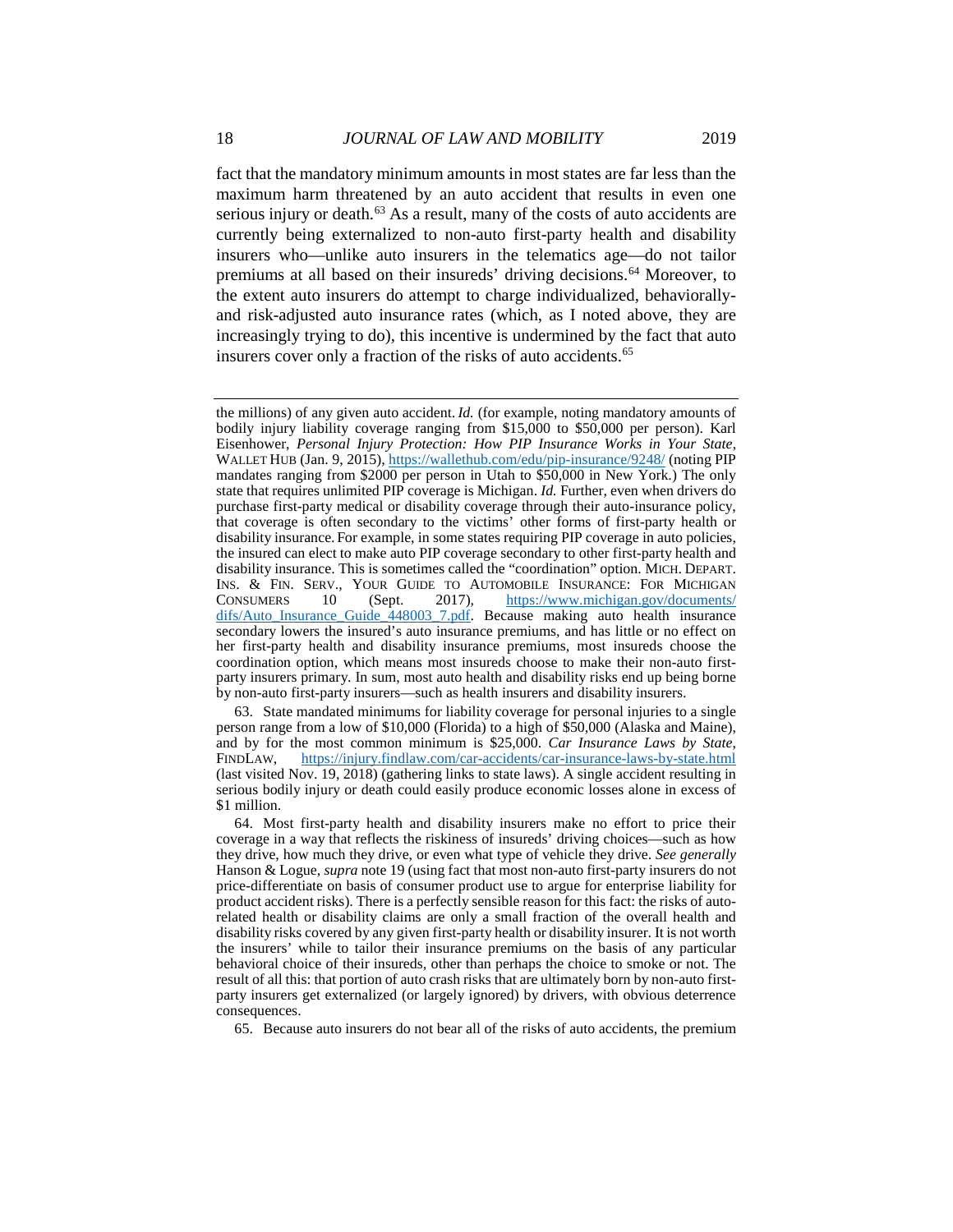It should also be noted, however, that there are important ways in which the allocation of auto-accident risks to non-auto first-party insurers has *costreducing advantages*. This may seem incongruous with the argument in the previous paragraph, but it is not: While auto insurers are in a good position, through premium discounts, to help optimize driver care and activity levels, auto insurers are not necessarily in a good position to minimize some other costs associated with providing insurance benefits. For example, primary health care coverage provided through auto insurance companies is almost certainly much more expensive than primary health care provided through regular non-auto first-party health insurers. This would be because, although auto insurers, in a sense, specialize increasingly in reducing driver ex ante moral hazard, it is non-auto health insurance companies who specialize in reducing ex post medical moral hazard—that is, excessive or wasteful use of the healthcare system.<sup>[66](#page-19-0)</sup> My point here is only that the current division of auto-accident costs, allocating so little to auto insurers, may be non-optimal, given auto insurers potential ability to incentivize better (and less) driving.<sup>[67](#page-19-1)</sup>

To summarize, because of drivers' lack of accident-risk information and understanding of auto tort law and their susceptibility to cognitive biases,

discounts they are willing to offer to induce safer driving habits may not be adequate. The point can be illustrated with a simple example. Suppose there was some investment in driver care that cost \$50 but would reduce expected accident costs by \$80. Say it would reduce a chance of a \$200,000 loss from .001 to .0006. If the auto insurer bore the full \$200,000 risk, it would have an incentive to offer a premium discount to cover the cost of driver care, with an additional discount perhaps up to a total just short of the \$80 saved by the additional investment in driver care. But what if the auto-insurer bore only, say, \$40,000 of the \$200,000 potential loss? Then the largest discount it could offer without losing money would be \$16, which would be the amount of the savings in going from a .001 to a .0006 risk of, now, \$40,000 in covered losses. But that discount would *not* be enough to induce the consumer to make the investment in care, assuming the other \$160,000 in expected accident cost is externalized either because of drivers' underestimation of risk or because of non-adjusting non-auto first-party insurance coverage.

<span id="page-19-0"></span><sup>66.</sup> The claim that first-party health insurers specialize in trying to hold down health care costs may seem controversial, at least for fee-for-service policies. My claim is only that health insurers—especially ones that use managed care tools—are probably better at holding down ex post health care costs than are auto insurers. This is one of the reasons that auto no-fault regimes which make auto PIP coverage primary over non-auto firstparty health coverage are so expensive, and why auto-no-fault regimes have not led to the cost savings that were expected. *See* Engstrom *supra* note 49. Professor Engstrom notes that "[m]edical insurers . . . reduce costs via discounts and fee schedules, and the limit patient treatment using any number of mechanism, including deductibles, copayments, utilization controls, and medical protocols . . . , [a]uto insurers . . . tend to pay almost any bills that a victim incurs . . . dramatically increasing . . . the cost of care. *Id.* at 341 (citations omitted).

<span id="page-19-1"></span><sup>67.</sup> In Part III below, I suggest that, by adopting an automaker enterprise liability regime, automakers will have an incentive to strike the efficient balance between amount of auto-crash costs allocated to auto insurers and amount allocated to non-auto insurers.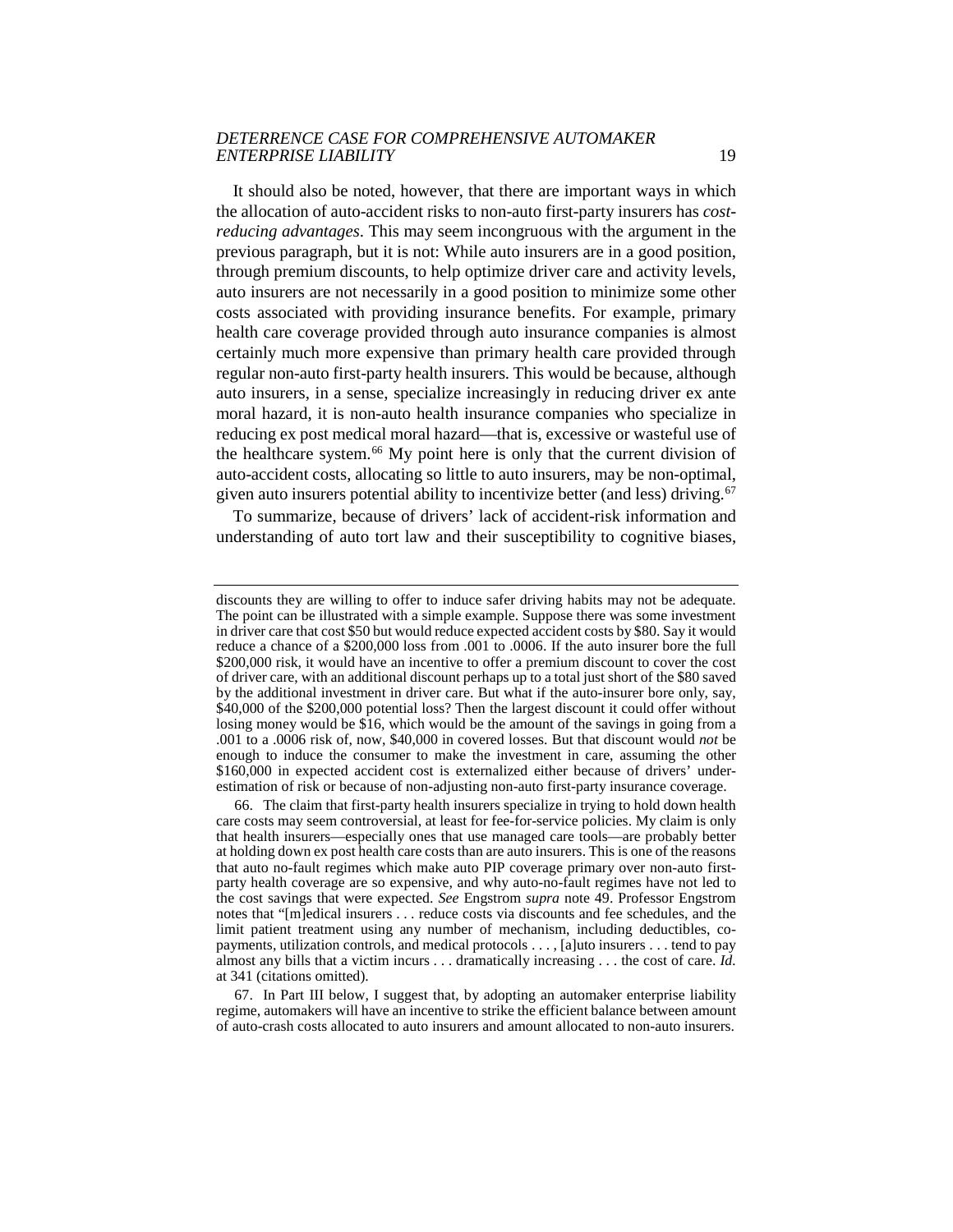and because of the presence of cost-externalizing insurance coverage, there is reason to be doubtful that the current negligence-based auto tort laws automaker liability laws as well as driver liability laws—work to optimize driver care and activity levels. As discussed in the next Part, the adoption of an auto enterprise liability regime could in theory create incentives for automakers, together with auto insurers, to provide better driver-side incentives, as well as better automaker safety incentives.

#### III. THE AUTOMAKER ENTERPRISE LIABILITY ALTERNATIVE<sup>[68](#page-20-0)</sup>

#### *The Basic Proposal*

As an alternative to our current negligence-based auto tort regime, consider the possibility of a comprehensive automaker enterprise liability regime. Under such a regime, anyone who suffers a physical injury or property damage in an automobile accident—whether driver, passenger, or pedestrian—would be legally entitled to recover, from the manufacturer of the vehicle involved, compensation for the losses sustained as result of the accident.[69](#page-20-1) Thus, to recover under this enterprise liability regime, accident victims would not be required to show negligence on the part of manufacturer or anyone else. Nor would accident victims have to prove that the automobiles, or any of the warnings or instructions accompanying the automobiles, are in anyway defective or unreasonably dangerous. Rather, crash victims would need only to prove that the harms for which they seek compensation "arose out of the use of" a vehicle that was designed and built by the manufacturer from whom compensation is sought. Each automaker, therefore, would be financially responsible for the losses resulting from any crash arising out of the use of that automaker's vehicles.<sup>70</sup>

<span id="page-20-0"></span><sup>68.</sup> The arguments in this section draw on prior work done by me and a number of other scholars on the deterrence benefits of enterprise liability in various contexts. *See, e.g.*, Hanson & Logue, *supra* note 19; Steve P. Croley & Jon D. Hanson, *Rescuing the Revolution: The Revived Case for Enterprise Liability*, 91 MICH. L. REV. 683 (1993); Kyle D. Logue & Jon D. Hanson, *The Costs of Cigarettes: The Economic Case for Ex Post Incentive-Based Regulation,* 107 YALE L.J. 1163 (1998); and Jon D. Hanson & Douglas A. Kysar, *Taking Behavioralism Seriously: Some Evidence of Market Manipulation*, 112 YALE L.J. 1420, 1553 (1999). In addition, as mentioned in an earlier footnote, the argument here has some overlap with a proposal made by Howard Latin. *See* generally Latin, *supra* note 21 (making a deterrence case of automaker enterprise liability).

<span id="page-20-1"></span><sup>69.</sup> This could be done through the existing court system or through specialized courts or agencies set up to handle auto-crash disputes.

<span id="page-20-2"></span><sup>70.</sup> The "arising out of the use of" analysis would replace a causation determination. This phrase is used now in standard auto insurance policies. Thus, an automaker enterprise liability regime would be a particular type of cause-based no-fault compensation regime, modeled after similar programs that have been adopted outside of the auto context, such as workers' compensation laws at the state level or the vaccine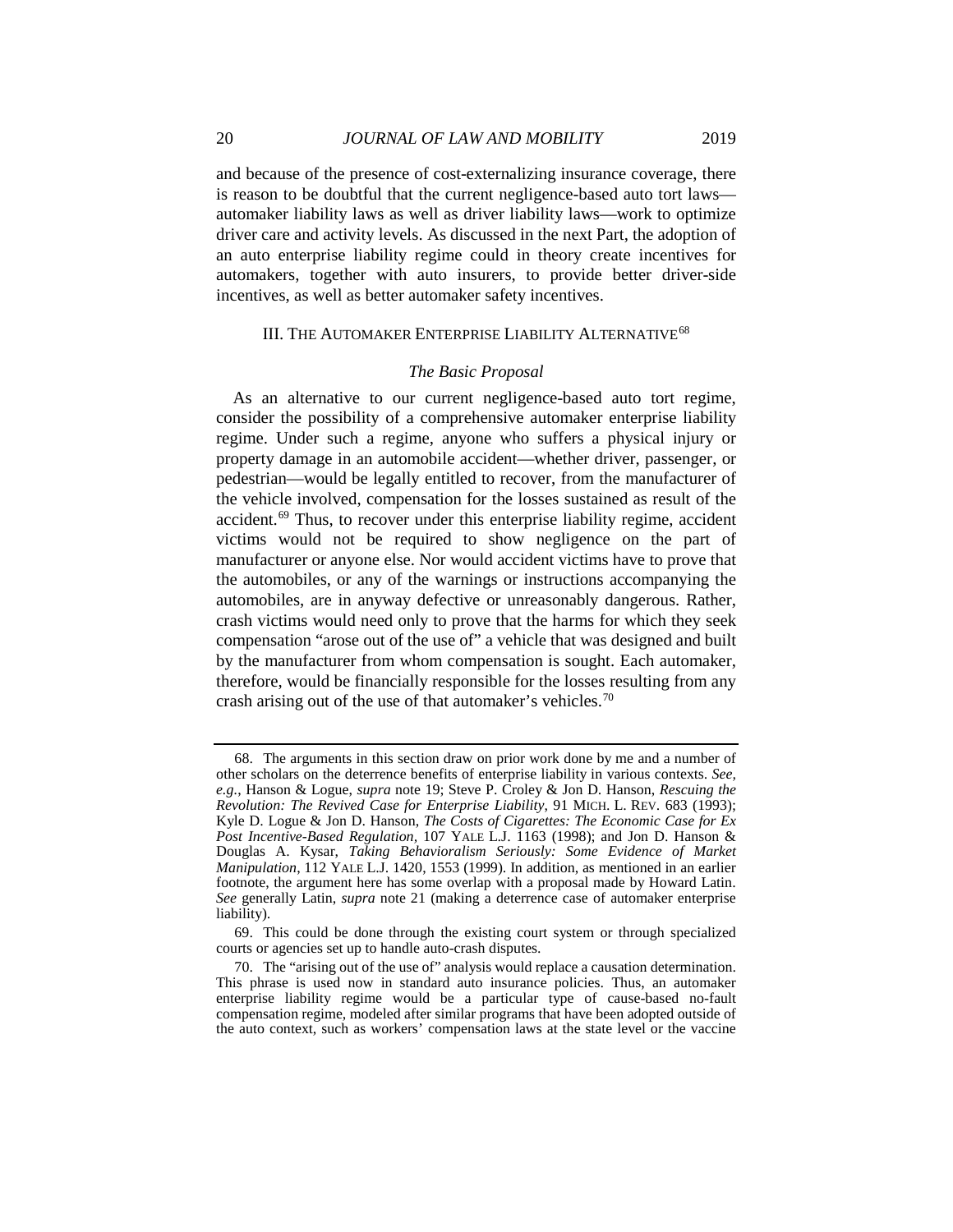That is the most basic picture of the proposal. Now consider a few possible details of such a program. One important initial question is who exactly would fall within the class of "automakers" to whom the enterprise liability regime would apply. The most obvious class of defendants/payers would be the original equipment manufacturers (OEMs) of the vehicles involved in the crash. They are the ones who generally make the key automotive design choices, have control over the manufacturing processes, and decide on the terms of any warning or instruction manual; and they are also the ones with the greatest expertise on such questions. Auto manufacturers also determine the pricing of their vehicles and the number of them to produce, subject of course to the constraints of supply and demand. Given that manufacturer care levels and activity levels are key auto-accident deterrence variables, making OEMs responsible for the auto-crash costs associated with their vehicles has obvious deterrence benefits, discussed further below.

Liability under an enterprise liability regime, however, would not necessarily be limited to auto manufacturers. Liability could also be extended, on a joint and several basis (or on a several basis), to a range of other enterprises that fall within the design, production, sale, and distribution chain of any given vehicle.<sup>71</sup> In most cases, it is likely that the crash victim would bring the claim against the manufacturer, and then the manufacturer would either implead the other parties in the chain of production into that suit or would sue them separately in a contribution action. Precisely how the responsibility for the costs of any accident would be allocated among the various parties on the automaker side of the ledger is beyond the scope of this Article. That allocation of responsibility, however, would presumably

<span id="page-21-0"></span>71. Thus the concept of "automaker" in an automaker enterprise liability regime could be similar to the concept of a "seller" in existing products liability law.

compensation program at the federal level. *See generally* Jon D. Hanson, Kyle D. Logue & Michael S. Zamore, *Smokers' Compensation: Toward a Blueprint for Federal Regulation of Cigarette Manufacturers*, 22 S. ILL. L.J. 519 (1998) (discussing deterrence benefits of cause-based no-fault compensation regimes). In the Workers' Compensation context, claims against employers are limited to injuries or illness that "arise out of the course of employment." Professors Abraham and Rabin have proposed a similar regime—that would also use the "arising out of" standard—but that would apply exclusively to accidents involving Level 5 automated vehicles. Rabin & Abraham, *supra* note 20. My idea is to make such a regime comprehensive, to apply to all motor vehicles, subject to transition rules discussed below. Some scholars have expressed concern about the use of enterprise liability regimes that rely on boundary-maintaining doctrines such as the "arising out of" concept used in workers' compensation regimes, among other places. *See, e.g*., Henderson, *supra* note 19. This is of course a reasonable concern, although the evidence suggests that programs such as workers' compensation have found relatively effective ways to police the borders of their programs. DON DEWEES, DAVID DUFF & MICHAEL TREBILCOCK, EXPLORING THE DOMAIN OF ACCIDENT LAW: TAKING THE FACTS SERIOUSLY 393-394 (1996) (reporting administrative costs for workers' compensation regimes that are low relative to those of the tort system).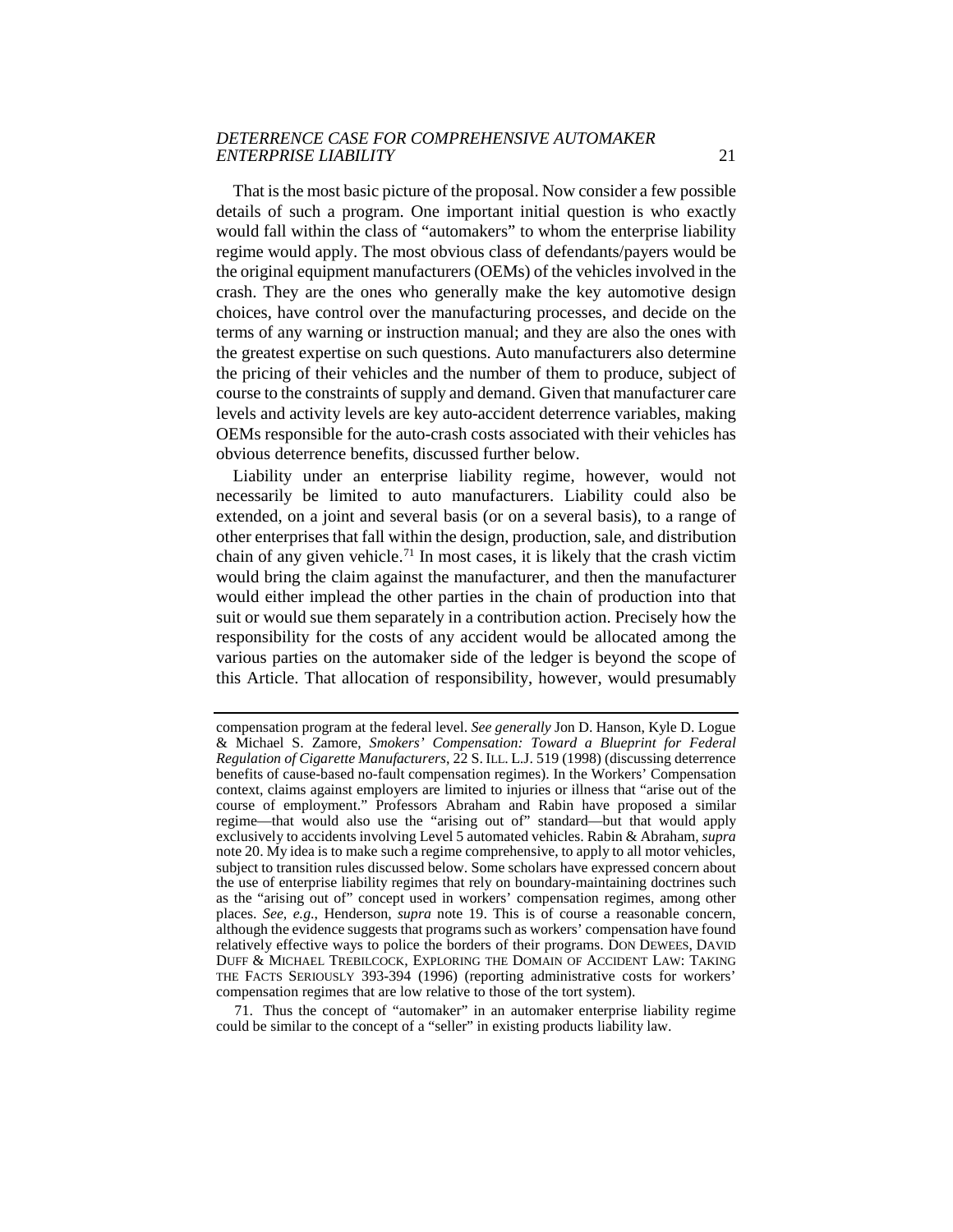be determined mostly by contracts among the counter-parties, which contracts should be enforced so long as the cost of auto accidents is not allocated to parties who are insolvent or judgment proof, which if permitted would undermine the deterrence benefits of the regime.<sup>[72](#page-22-0)</sup>

The types and amount of compensation recoverable under an automaker enterprise liability regime would probably be limited to economic losses medical expenses, lost income, and property damage. There is of course a deterrence argument for including noneconomic or pain-and-suffering damages as well, since failing to include noneconomic damages could produce a serious externality.<sup>[73](#page-22-1)</sup> However, some have argued that individuals do not desire to purchase insurance against non-economic losses (as evidenced by the dearth of pain-and-suffering insurance observed in the marketplace), and therefore should not be forced to purchase such coverage through a mandatory compensation regime.<sup>[74](#page-22-2)</sup> In any event, limiting compensation to economic losses, and thus not providing compensation for noneconomic harms, is a common and reasonable political compromise that is often made when no-fault cause-based compensation regimes are adopted.[75](#page-22-3)

It is worth emphasizing again that the compensation regime I am imagining is a *comprehensive* automaker enterprise liability regime. In other words, it would apply to all automobiles (sold after the effective date of the enacting legislation), whether driven by humans, computer algorithms, or any combination of the two. Thus, unlike some other proposals for manufacturer-funded vehicle compensation regimes, my proposal would *not*

<span id="page-22-0"></span><sup>72</sup>*. See* Steven Shavell, *The Judgment Proof Problem*, 6 INT'L REV. OF L. & ECON. 45 (1986) (explaining how presence of insolvent defendants undermines incentive effects of liability law).

<span id="page-22-1"></span><sup>73.</sup> Noneconomic damages are generally not covered by first-party insurance policies, which means, insofar as drivers (and consumers generally), because of the cognitive biases already discussed, ignore or underestimate the risks of auto accidents, they will externalize noneconomic damages as well. Including noneconomic damages, therefore, has the potential to improve care levels and activity levels. *See* Hanson & Logue, *supra* note 19, at 186–89 (describing the "unambiguous deterrence benefits of nonpecuniary-loss damages").

<span id="page-22-2"></span><sup>74.</sup> Examples of this sort of argument can be found in George L. Priest, *The Current Insurance Crisis and Modern Tort Law,* 96 YALE L.J. 1521, 1546–47; and Alan Schwartz, *Proposals for Products Liability Reform: A Theoretical Synthesis*, 97 YALE L.J. 353, 362–67 (1988). For a powerful set of counter arguments, providing arguments why consumers might—and evidence that they in fact do—demand insurance for noneconomic losses, *see* Steven P. Croley & Jon D. Hanson, *The Nonpecuniary Costs of Accidents: Pain-and-Suffering Damages in Tort Law*, 108 HARV. L. REV. 1785 (1995).

<span id="page-22-3"></span><sup>75</sup>*. See generally* Hanson, Logue & Zamore, *supra* note 66, at 556–62 (reviewing arguments for limiting damages in no-fault cause based compensation regimes to economic damages).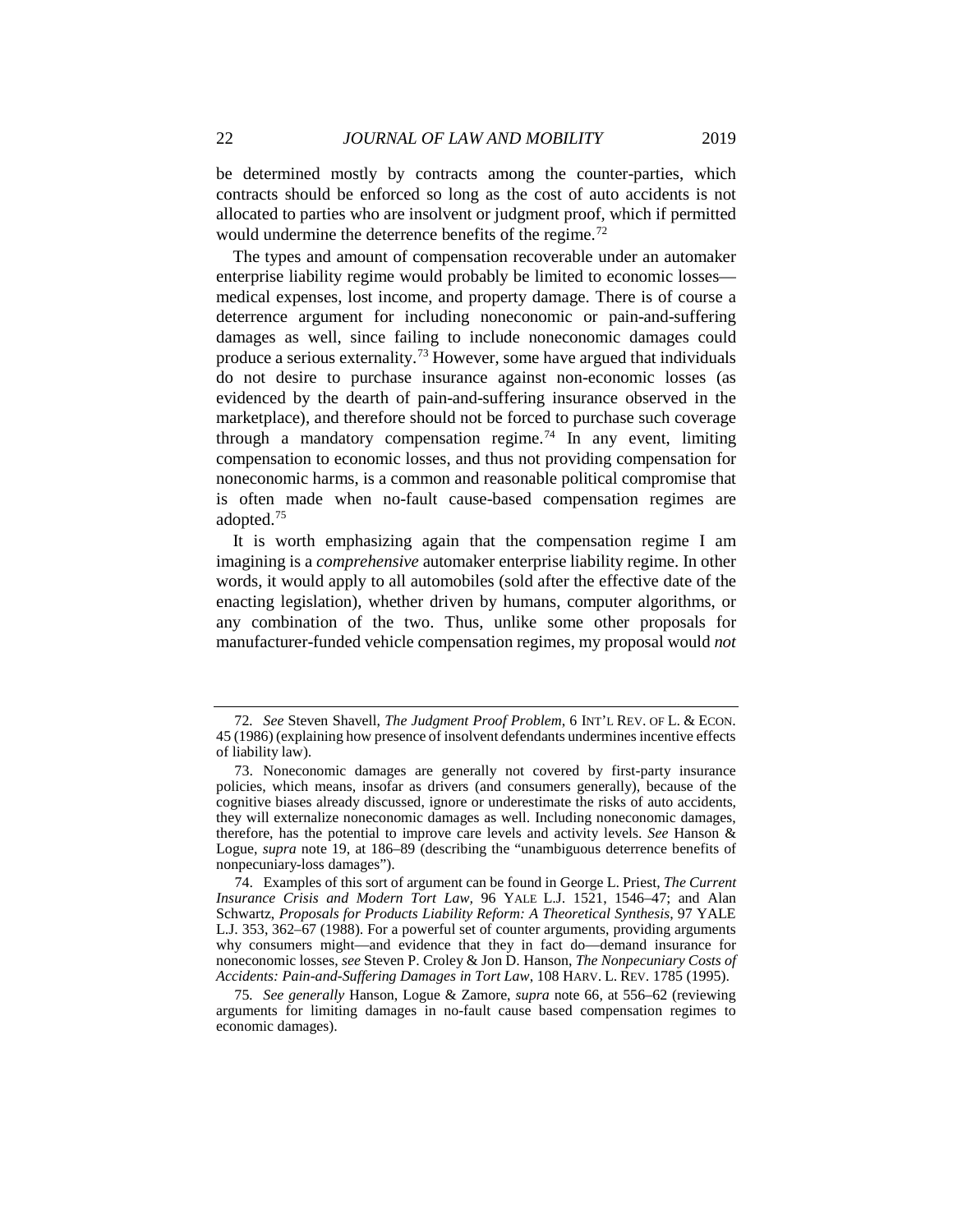apply exclusively to Level 5 vehicles.[76](#page-23-0) Which is not to say that the regime would not have special rules for autonomous and connected vehicles. For example, whereas Level 5s may be in fewer accidents, or fewer accidents involving serious physical injuries or deaths (that's the hope anyway), Level 5 vehicle accidents may involve much higher auto-repair costs than accidents involving human-driven vehicles, because of the expense of repairing high-tech sensors as well as computer hardware and software.<sup>[77](#page-23-1)</sup>

If an automaker enterprise liability regime were adopted, there would be no need for either the existing automaker liability laws (i.e., products liability as applied to automobiles), driver liability laws, or state auto no-fault laws. All of those auto tort regimes would be replaced by a single comprehensive automaker enterprise liability regime.[78](#page-23-2) Further, if a motor-vehicle crash were to involve two or more vehicles made by different auto manufacturers, the enterprise liability regime would handle the accident as follows: First, the victims would simply file claims for their covered economic losses, naming the automakers of all of the vehicles involved in the accident. After a factual determination was made of whether in fact all of the named vehicles contributed in some way to the accident, the victims' crash costs would be split between or among the automakers (or the auto insurers covering the losses for each automaker). The split among the automakers could either be equal (each vehicle manufacturer bearing its pro rata share of the crash costs) or according to any other reasonable allocation formula that the industry agrees upon.[79](#page-23-3)

<span id="page-23-0"></span><sup>76.</sup> For an interesting proposal to create a special enterprise liability-type regime, similar to the one I am describing, but that would be limited to accidents involving automated vehicles, *see* Abraham & Rabin, *supra* note 20.

<span id="page-23-1"></span><sup>77.</sup> Because of the higher repair costs, some in the auto insurance industry have proposed mandatory minimum auto repair coverage for self-driving vehicles. TRAVELERS INSTITUTE, INSURING AUTONOMY: HOW AUTO INSURANCE CAN ADAPT TO CHANGING RISKS 11 (2018), [https://www.travelers.com/iw-documents/travelers](https://www.travelers.com/iw-documents/travelers-institute/Final-Digital-2018-0710-AV-White-Paper-No-SAE.pdf)[institute/Final-Digital-2018-0710-AV-White-Paper-No-SAE.pdf.](https://www.travelers.com/iw-documents/travelers-institute/Final-Digital-2018-0710-AV-White-Paper-No-SAE.pdf) Under enterprise liability, of course, there would indeed be mandatory minimum auto repair coverage, as well as mandatory minimum personal injury coverage, but the coverage mandate would be imposed on automakers instead of auto purchasers.

<span id="page-23-2"></span><sup>78.</sup> Tort liability for non-economic and potentially punitive damages could be retained for especially egregious behavior, such as recklessness or intentionally harmful actions, on the part of defendants.

<span id="page-23-3"></span><sup>79.</sup> The deterrence benefit for automaker and driver care and activity levels would largely remain, without the need for individualized fault determinations in multi-vehicle crashes. The crash data gathered from all the payouts under the program would provide information as to which types of vehicles and which drivers tended to be in accidents, how much damage resulted from those accidents, and under what circumstances. This information would be combined with the data gathered by automakers and auto insurers regarding individual vehicle and driver behavior in contexts not involving accidents. There would be little additional deterrence benefit to investing in the costly judicial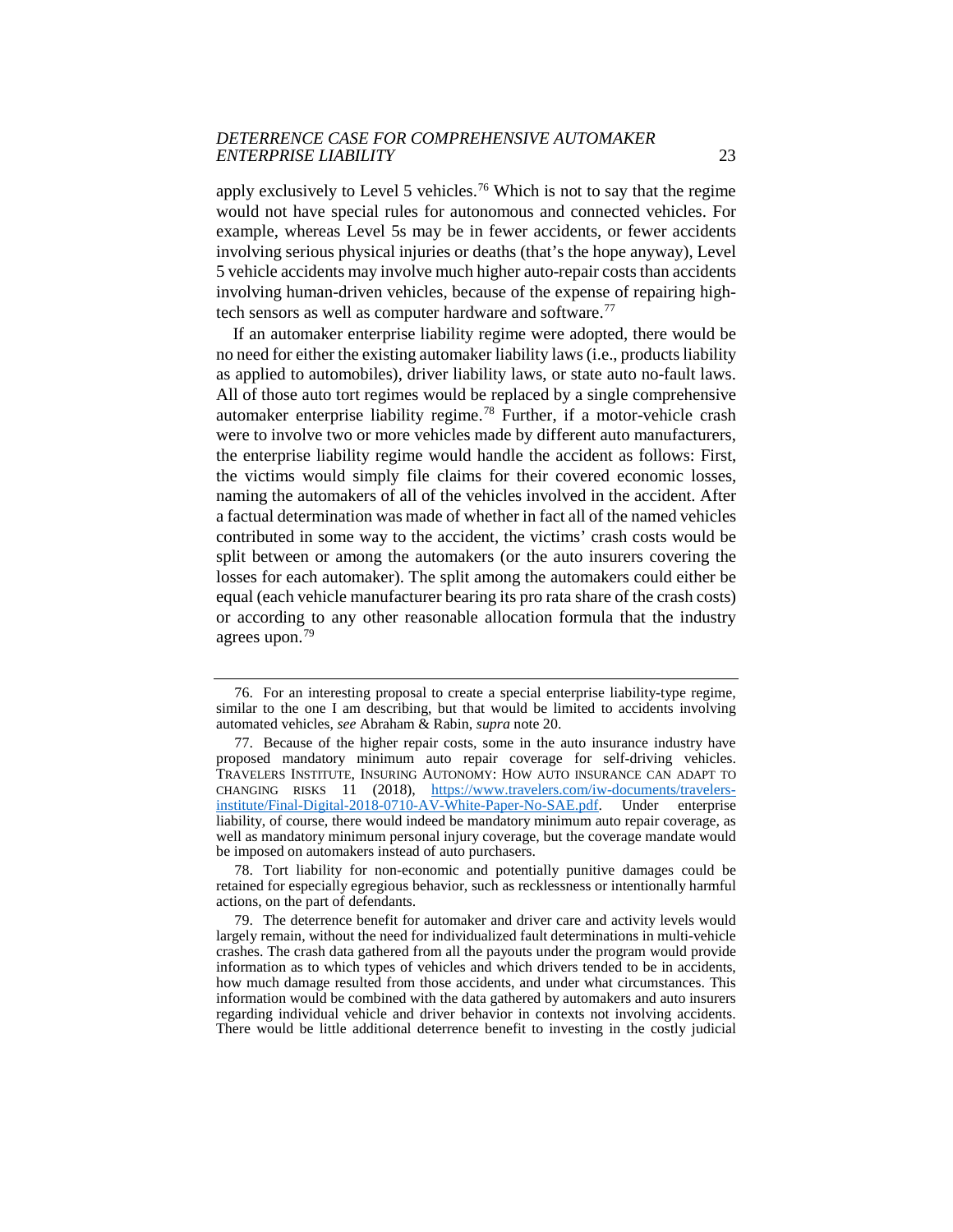One result of the adoption of a comprehensive automaker enterprise liability regime would be an increase in the apparent (and the experienced or internalized) price of most newly purchased automobiles, relative to vehicles purchased before the effective date of the enacting legislation.<sup>[80](#page-24-0)</sup> This would happen because the cost of auto accidents that had been hidden in non-auto first-party insurance coverage prior to the enterprise liability regime would, with the adoption of the new system, be brought into the open through increases in automobile and auto-insurance prices. Because such a shift would be a significant change in the automotive marketplace, it would probably be prudent (and politically necessary) to institute a delayed effective date and/or an extended phase-in period over which the law would take effect. $81$ 

#### *The Theoretical Deterrence Benefits*

Under a comprehensive automaker enterprise liability regime, because automakers would be responsible for all of the economic costs of auto accidents associated with their vehicles, they would be forced to internalize those costs. As a result, there would be beneficial deterrence consequences for automaker, and potentially driver, care and activity levels. This section explores those consequences.

First, automakers would have a strong legal and financial incentive to develop and implement cost-justified auto-safety innovations, whatever those might be. That is, if an automaker determined that there was some new brake design (such as a new computer-assisted automatic braking system) or some new guided cruise control mechanism that would reduce overall accident costs relative to its costs of development and implementation, then enterprise liability would reward them implementing those innovations, and

determination of which driver, if any, was at fault or which vehicle, if any, was defective.

<span id="page-24-0"></span><sup>80.</sup> This assumes that the new law would have a grandfather provision exempting vehicles built and sold before new law's effective date. As discussed in the conclusion, such complete grandfathering is not the only conceivable approach to handling the transition to the new regime.

<span id="page-24-1"></span><sup>81.</sup> If there is indeed deterrence value to shifting these costs from non-auto firstparty insurers to automakers, as argued in the next section, then the overall price of vehicles (including the costs covered by various forms of first-party non-auto-specific insurance) should eventually go down, especially if the pace of the transition to driverless technology is hastened. Indeed, a significant result of adopting a comprehensive automaker enterprise liability regime is that Level 5 vehicles, if they provide as big an advance in safety as many are expecting, would be substantially less expensive overall than conventional human-driven vehicles. *Cf*. Bryant Walker Smith, *Automated Driving and Product Liability*, 2017 MICH. ST. L. REV. 1 (2017) (discussing the potentially massive reduction in overall vehicle prices resulting from the shift to automated vehicles under existing product liability law). A bigger concern with the price increase is the effect on low-income drivers. I address this concern briefly in Part IV below, though the cost of mobility generally is a topic worthy of special consideration.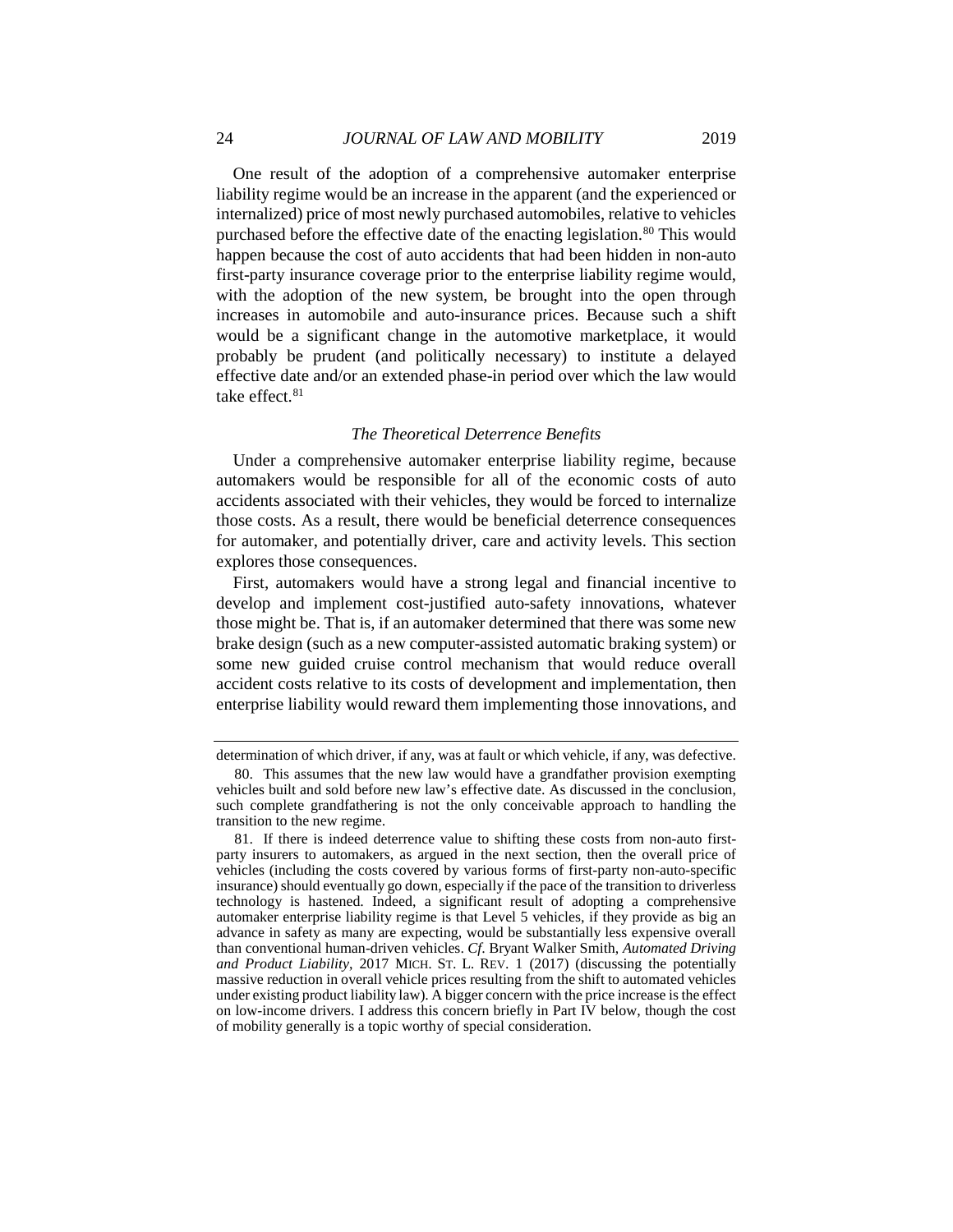punish them for not doing so. What's more, there would be no inefficient incentive to stick with existing industry customs or consumer expectations if such customs or expectations were lagging behind proven safety innovations. Likewise, there would be no incentive to *over-*invest in safety features that are likely to impress a court or jury in a negligence-based lawsuit (such as a design defect lawsuit) but that, in actuality, provide less additional accident-risk reduction than they cost to produce.<sup>82</sup>

Second, enterprise liability would force the price of automobiles to reflect the full-expected costs of auto accidents. That cost-internalization, in turn, could result in a scale of automotive manufacturing and sales that would be closer to the social optimum than is currently the case, as drivers would—in deciding whether to purchase a vehicle—be more likely to take into account something closer to the full social costs of that decision. In other words, auto enterprise liability could push us in the direction of optimal manufacturer activity levels: the optimal number of vehicles being sold. If that were to happen, it would be a clear improvement—in terms of overall efficiency over the existing negligence-based automaker liability regime.

It is worth pausing here to emphasize the potential effects of a comprehensive automaker enterprise liability regime on the development of and transition to Level 5 vehicles. Because it to would be a comprehensive regime, it would apply to both driverless and human-driven vehicles. Assuming automakers expect Level 5s to bring a dramatic reduction in expected accident costs relative to human-driven vehicles, then Level 5s, when they eventually are available for sale to consumers, would have a substantially lower enterprise liability "tax" relative to human-driven vehicles made and produced after the new regime is adopted, since the human-drive vehicles would have much higher expected accident costs.<sup>[83](#page-25-1)</sup> As

<span id="page-25-1"></span>83. For now, I am assuming that "old" vehicles, produced before the enactment of the new regime, would be totally grandfathered and thus exempt from the new law. I

<span id="page-25-0"></span><sup>82.</sup> Obviously, automakers already have some incentives to develop such safety technology, in part because of consumer tastes for safer vehicles and perhaps because of the threat of potential liability under existing tort law. *See, e.g.*, Press Release, NHTSA, NHTSA-IIHS Announcement on AEB, (Dec. 21, 2017), [https://www.nhtsa.gov/press](https://www.nhtsa.gov/press-releases/nhtsa-iihs-announcement-aeb)[releases/nhtsa-iihs-announcement-aeb](https://www.nhtsa.gov/press-releases/nhtsa-iihs-announcement-aeb) ("Twenty automakers pledged to voluntarily equip virtually all new passenger vehicles by September 1, 2022, with a low-speed AEB system that includes forward collision warning technology proven to help prevent and mitigate front-to-rear crashes."). Consistent with this fact, it is common knowledge that safety innovation has been happening for decades without the presence of an automaker enterprise liability regime. My argument is that, according to a nuanced application of standard deterrence theory, safety-enhancing automotive innovations would be more likely to be adopted and would be adopted more quickly under an automaker enterprise liability regime. *See, e.g.*, Latin, *supra* note 21, at 691 (making similar argument with respect to airbags, suggesting that adoption of automaker enterprise liability would have hastened the industry's move to include airbags).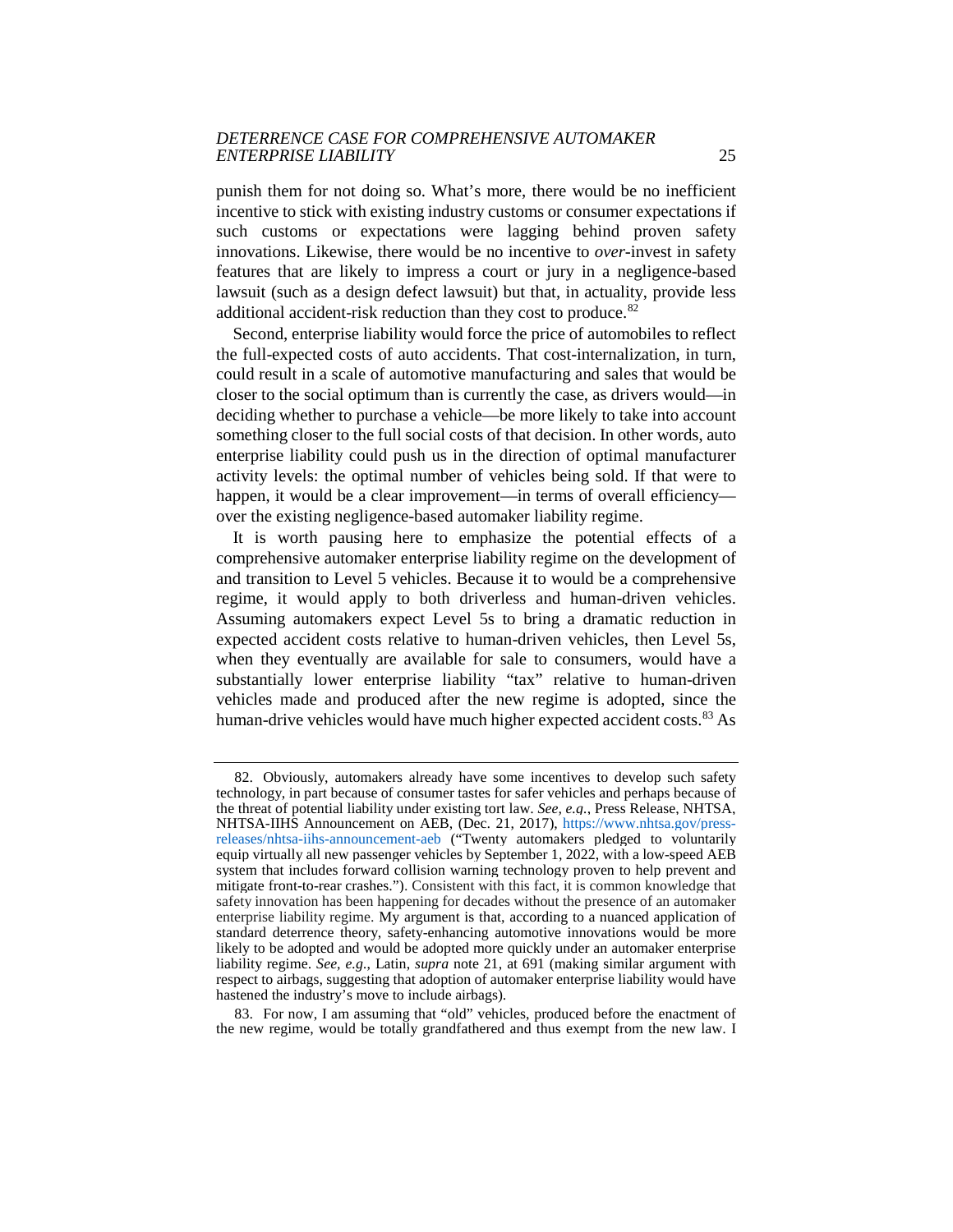a result, there would be a natural enterprise liability subsidy in favor of the production of Level 5 vehicles; and this subsidy, in effect, would be funded by a relatively high enterprise liability tax on human-driven vehicles, again, assuming such vehicles are not nearly as safe as Level 5s. Thus, the adoption of a comprehensive automaker liability regime would, under present assumptions, strongly incentivize and reward auto manufacturers to proceed, as quickly as is feasible, with the development and distribution of Level 5 vehicles. By contrast, if a special liability regime were adopted just for Level 5s, that increased their potential accident liability relative to human-driven vehicles, there would be a disincentive to move to Level 5s in the absence of a separate subsidy regime, perhaps funded by federal income taxes.<sup>[84](#page-26-0)</sup>

There are efficiency reasons to prefer a Level 5 vehicle subsidy that is funded through an enterprise liability tax on auto sales, with the amount of the cross-subsidy depending on the relative risk of vehicles (and drivers), over a subsidy funded by federal income taxes. The main advantage has to do with information. Under the direct subsidy, the regulator—or whatever government body would be asked to determine the amount and structure of the subsidy—would have to determine which particular safety technologies to subsidize and which not to subsidize and how much the subsidy should be. This would require an enormous amount of information and expertise that is not within the government's comparative advantage relative to the auto industry. By contrast, under the subsidy structure inherent in a comprehensive enterprise liability regime, it is the auto industry who would calculate the appropriate amount of the subsidy ex ante, based on their educated guesses about (a) the amount of costs to be imposed on them under the regime for accidents involving human-driven vehicles, (b) the amount of costs that would be imposed on them if they make the investment necessary to develop and implement Level 5 vehicles, and (c) the R&D, design, manufacturing, marketing, training, and other costs that would be necessary to get Level 5s fully up and running.<sup>[85](#page-26-1)</sup>

If an enterprise liability regime is likely to have deterrence benefits on the

<span id="page-26-0"></span>return to this assumption in the conclusion.

<sup>84.</sup> Abraham and Rabin make such a proposal, including the need for a subsidy for Level 5 vehicles. Abraham & Rabin, *supra* note 20, at 45.

<span id="page-26-1"></span><sup>85.</sup> It is at least possible that the expected accident costs associated with Level 5 vehicles will not be, overall, a lot less than that of human-driven vehicles, once the cost of repairing the vehicles is taken into account. That is, while Level 5s are expected to reduce frequency collisions and the number of auto-related deaths and serious bodily injuries, they may result in increased repair costs, due to the expense of repairing or replacing the damaged technology in a Level 5 vehicle. In that sense, we might be trading one sort of cost for another, which of course can be socially desirable. This fact, however, might counsel in favor of including at least some noneconomic (or pain-and-suffering) damages in the enterprise liability regime, to make sure that such costs get included in the enterprise liability subsidy for Level 5 vehicles.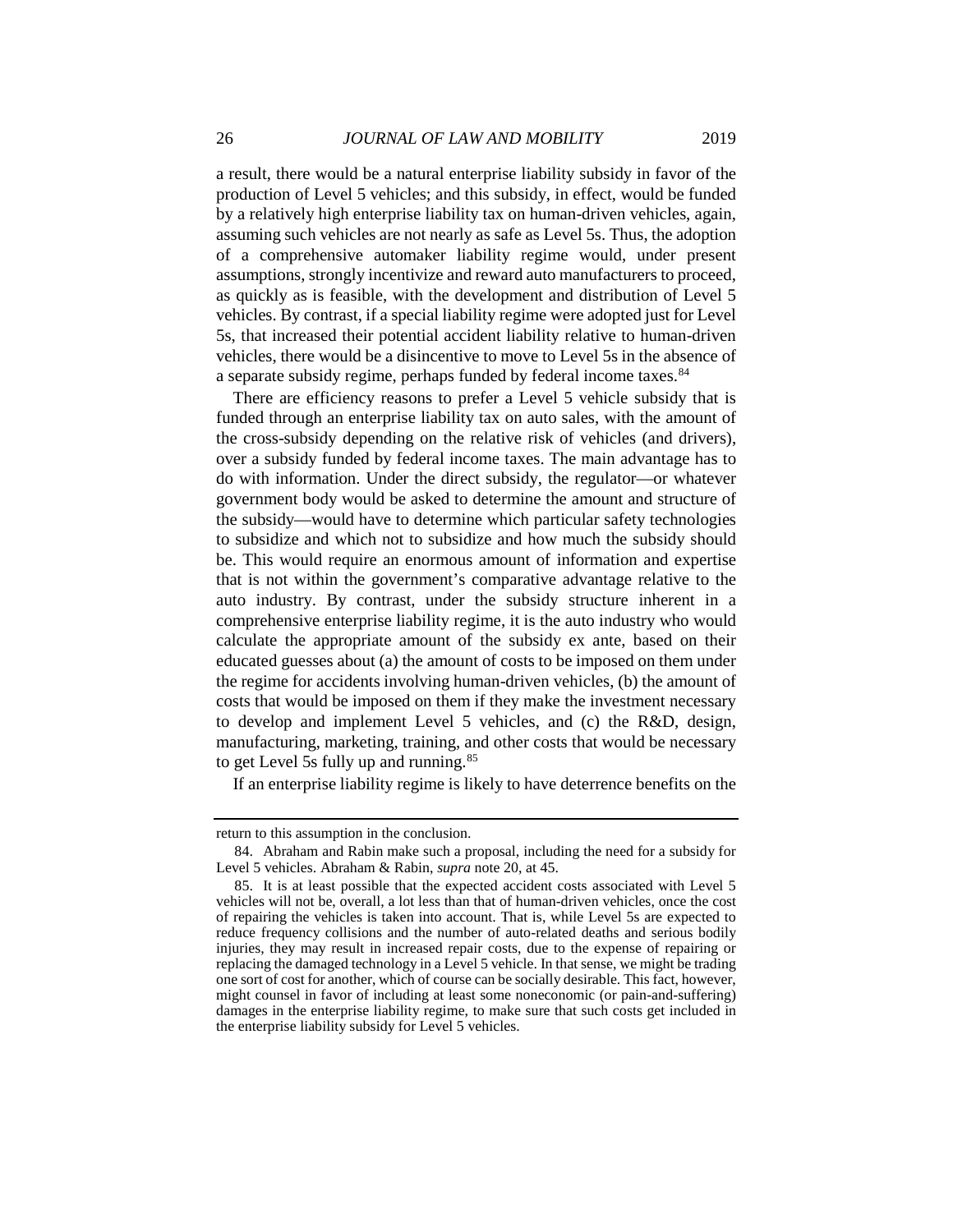automaker side, what about its deterrence effects on driver behavior? How an auto-enterprise liability regime would affect the driving behavior of human drivers is of course an especially important question, given that, with non-Level 5 vehicles, human drivers make most of the important operational decisions. In fact, enterprise liability could actually help with driver care and activity levels in a number of ways. First, enterprise liability would create strong legal and financial incentives for automakers to develop and adopt the most cost-effective ways of warning drivers about crash risks and of instructing drivers about how best to avoid certain types of accidents.<sup>[86](#page-27-0)</sup> This effect flows from the fact that enterprise liability makes automakers' responsible for all the economic costs of their vehicles' accidents: If an automaker could actually reduce the frequency or severity of accidents in its vehicles by altering the wording, design, or placement of warnings or instructions, it would have an incentive to do so. On the other hand, if some new or revised warning would be more likely to confuse or annoy drivers than to educate them, the automaker would be incentivized under enterprise liability not to add that sort of unhelpful warning—even if it would have gotten the automaker "off the hook" under a more traditional negligencebased warning-defect standard. Automakers would do whatever works best to reduce accident costs, which would redound to their benefit as reduced auto-accident claim payouts over time.

In addition, enterprise liability could incentivize automakers to restructure the ways that automobiles are insured and sold in order to improve driver care and activity levels. First, consider how an enterprise liability regime might affect how auto insurance is provided. Note that under an enterprise liability regime automakers would have an incentive to shift contractually much of the expected costs of auto accidents to auto insurers. This somewhat counterintuitive result flows from the fact that auto insurers' have a comparative advantage with respect to monitoring and regulating driver care- and activity-levels. If automakers could get auto insurers to take on somewhat more of the risk of auto accidents, the insurers would have a strong incentive to help drivers reduce expected accident costs. That is, because of competition for customers in the insurance industry, auto insurers would be incentivized to use the tools at their disposal—including individualized, driving-behaviorally-sensitive, risk-adjusted insurance premiums—in ways that would tend to encourage better driving habits and perhaps less driving, especially by high risk drivers.<sup>[87](#page-27-1)</sup>

<span id="page-27-1"></span><span id="page-27-0"></span><sup>86.</sup> It is a standard conclusion of deterrence theory that enterprise liability would provide strong incentives for manufacturers to develop effective warnings. Croley  $\&$ Hanson, *supra* note 68, at 786–792.

<sup>87.</sup> Ben-Shahar & Logue, *supra* note 51, at 220–223.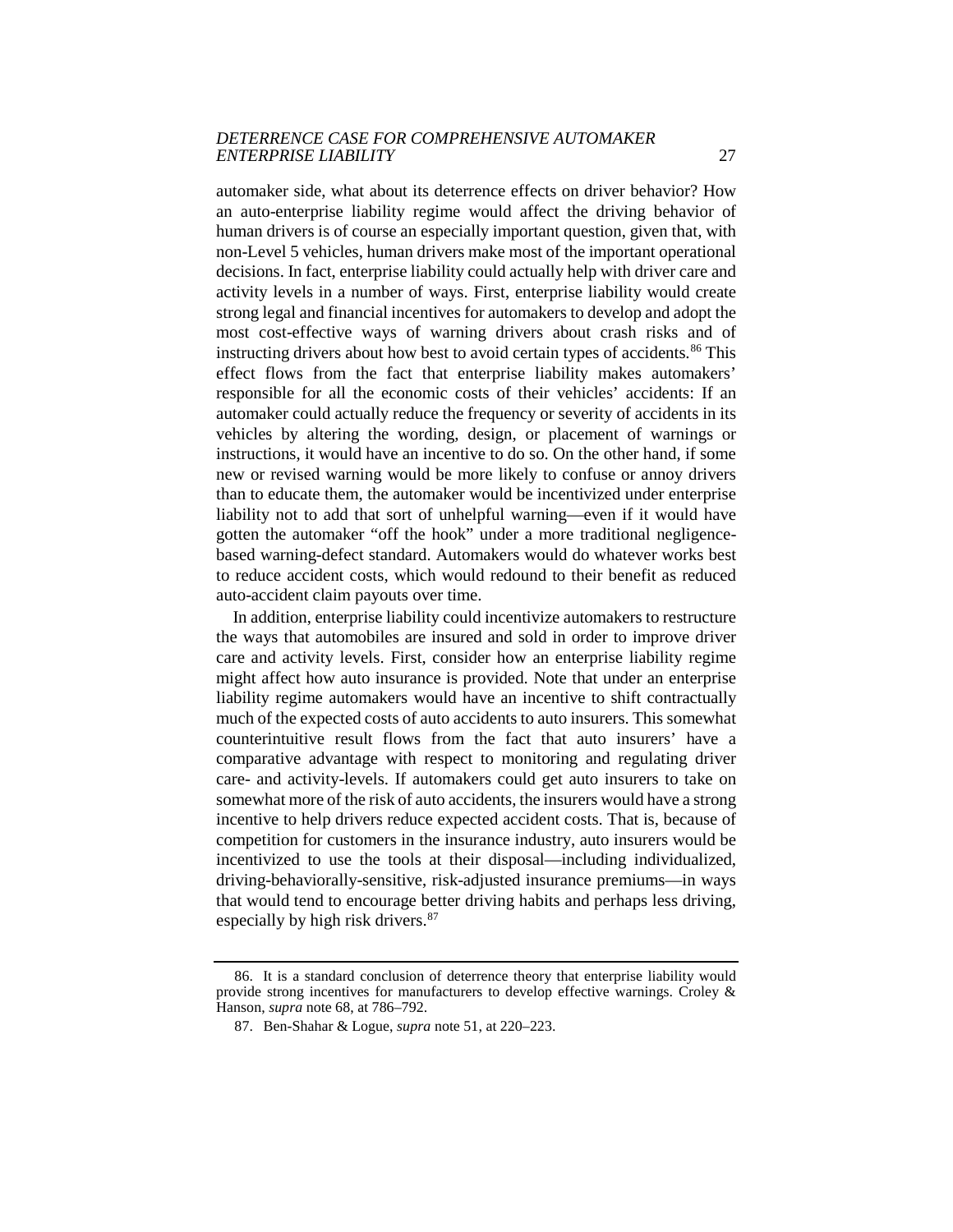What does this mean for how auto insurance would be sold? Auto insurance under an enterprise liability regime might be sold in the same way that it is today. An individual auto purchaser, in other words, might pay the automaker one price for the vehicle itself and then purchase a separate auto insurance policy at the same time from a separate auto insurance company. However, given that automakers would be ultimately responsible legally (through the doctrine of subrogation) for the auto-accident losses paid by the auto insurers, there would be strong incentives for contractual coordination between automakers and auto insurers. Individual auto manufacturers might even be induced to partner with particular auto insurers in an effort to offer the best, most competitively priced, combined product of vehicle and vehicle-insurance coverage.<sup>[88](#page-28-0)</sup>

Another way that enterprise liability could improve driver care and activity levels is through its effect on how automobiles are sold. For example, the introduction of an enterprise liability regime might push the automotive industry in the direction of lease transactions rather than outright sales. This is because leasing would make it easier for automakers to enforce the terms of the auto insurance policies, which again might be sold by an insurer who was contractually partnered with the automaker. Under a lease arrangement, for example, if a driver became uninsurable (because of bad driving behavior and/or increased claim payouts), or if the driver simply stopped paying her premiums, there might be a provision in the lease empowering the automaker to reclaim the vehicle.

In addition to favoring leasehold arrangements, the introduction of enterprise liability might create market pressure on auto manufacturers to sell vehicles to commercial purchasers rather than individual consumers. That is, automakers under enterprise liability might be incentivized to sell to commercial entities—fleet operators—who would agree contractually to indemnify the manufacturer for any enterprise liability payments made to victims harmed by vehicles in their fleets. These commercial purchasers, in turn, would either lease the vehicles to individual drivers or perhaps make them available through ride-share arrangements. Automakers in turn could be incentivized to choose commercial purchasers who are financially

<span id="page-28-0"></span><sup>88.</sup> Why are automakers and auto insurers not incentivized now, without the adoption of enterprise liability, to coordinate in the way described in the text? This is a fair question, one that I have put to representatives of both industries and to which I have yet to get a good answer. I suspect that under current legal rules and market conditions, those incentives are dampened. Automakers can largely avoid liability by complying with the largely negligence-based product liability rules, and auto insurers make profits from insuring the residual accident risk. Neither industry—car makers or car insurers are being forced to bear the full losses of auto accidents. In addition, because much of the risk of auto accidents are externalized by drivers to their non-auto first-party insurers, as discussed above, there is little demand-side incentive for either industry to coordinate with the other.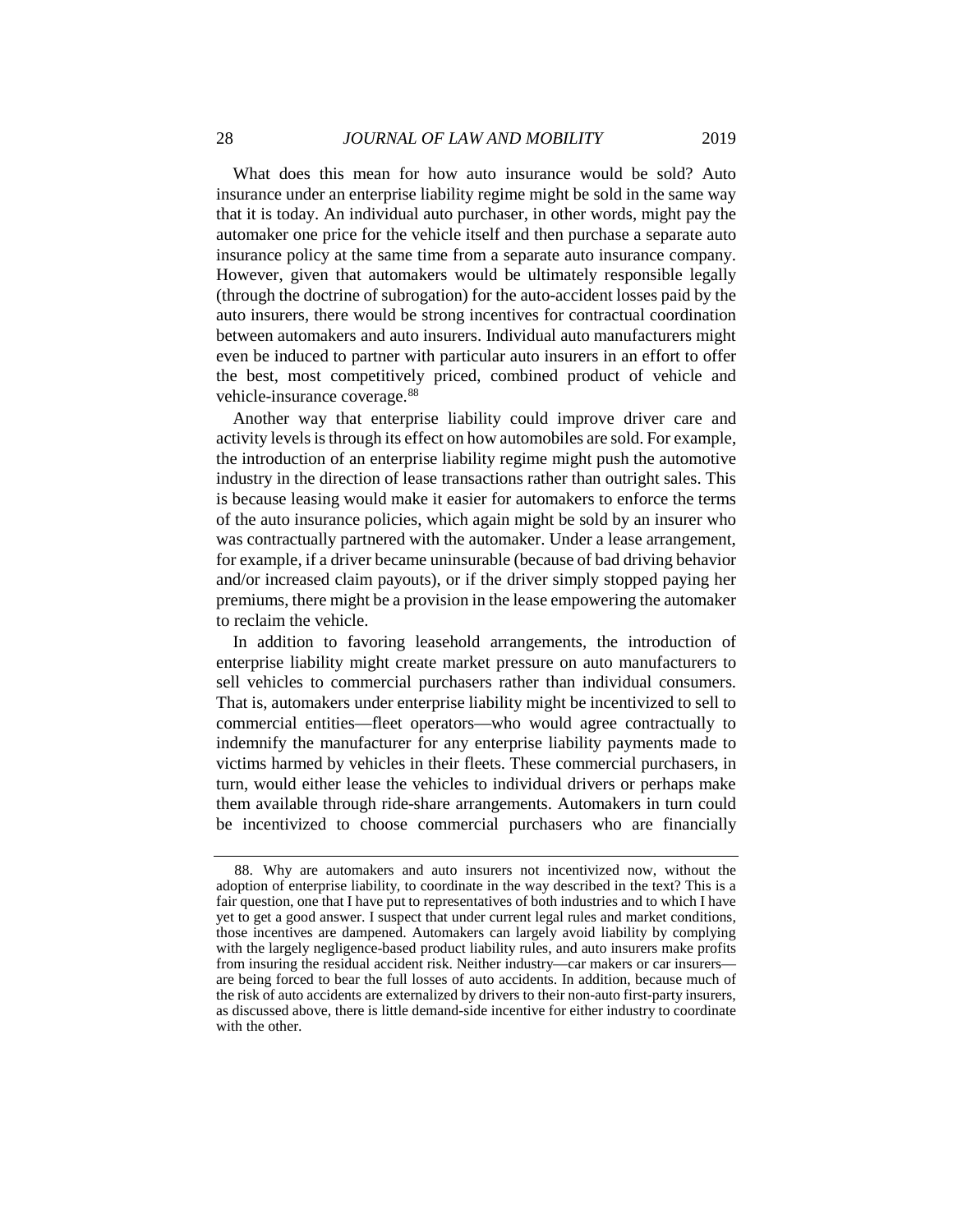responsible and would be incentivized to purchase efficient auto insurance contracts to cover the enterprise liability payouts. Such a trend toward commercial fleets would be consistent with already existing market trends towards ride-sharing companies, which trends are expected to accelerate with the advent of Level 5 vehicles.<sup>[89](#page-29-0)</sup>

I am not suggesting that comprehensive automaker enterprise liability would necessarily result in auto lease arrangements replacing individual sales, or ride sharing replacing driving. Rather, the point is that, once automakers are made legally responsible for the cost of auto accidents (or for most of those costs), they will have an incentive (and the ability) to structure automobile distribution markets in ways that are closer the social optimal.

#### IV. CAVEATS, CONCERNS, AND CONCLUSIONS

The description I have given here of an automaker enterprise liability regime is necessarily only a rough outline of an idea, a jumping off point for further discussion. The actual design of such a program would require empirical research into a range of topics, including whether shifting to enterprise liability would actually, and not just theoretically, produce substantial deterrence benefits. Among the other questions that would need to be answered include the following:

Under any real-world version of an automaker enterprise liability regime, there is the question of how long the automakers' responsibility for insuring their vehicles would remain in effect. Would it be for the useful life of the vehicle or for some set period of time, say, ten years? If for some set period of time, who then would be responsible for covering the accidents arising out of the use of the vehicle? Also, what would the precise relationship be between an automaker enterprise liability regime and state mandatory insurance/financial responsibility laws? Presumably, rescission of coverage by the insurer due to excessive accident experience or failure to pay premiums would result in a suspension of driving privileges, but how would that be enforced? All good questions.

Similarly, if an auto enterprise liability regime were adopted, would it in fact have a grandfather provision perhaps exempting all vehicles manufactured and sold before a given date, as suggested above? Or would older vehicles made before the new law goes into effect be transitioned into the new regime over time? If older vehicles were fully exempted from (or grandfathered out of) the new regime, how would we deal with the resulting,

<span id="page-29-0"></span><sup>89.</sup> Andrew G. Simpson, *If They Try It, They'll Like It: How Ridesharing, Autonomous Cars Will Win Over the Public*, INSURANCE JOURNAL (Jan. 23, 2018), [https://www.insurancejournal.com/news/national/2018/01/23/478073.htm.](https://www.insurancejournal.com/news/national/2018/01/23/478073.htm)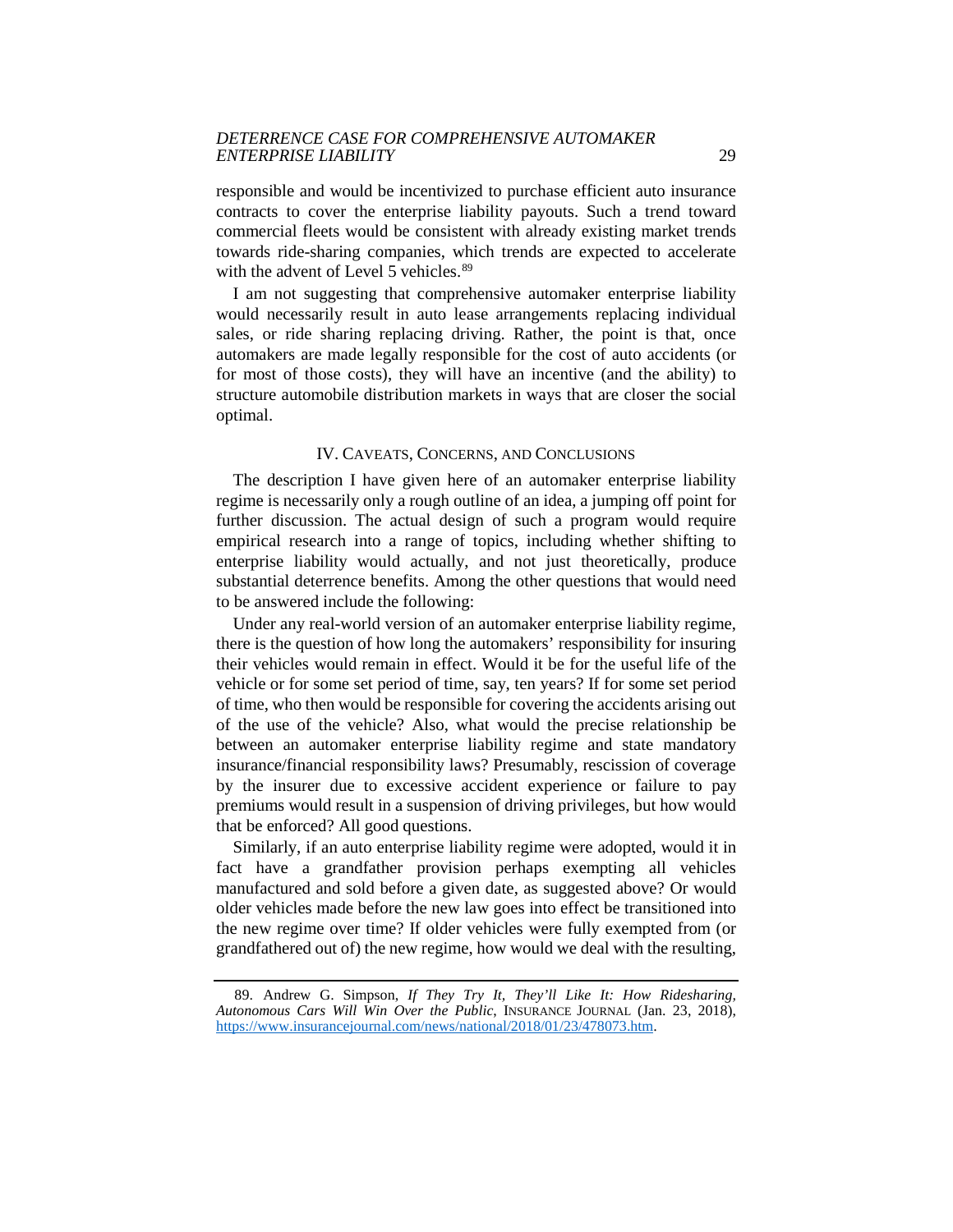potentially large, price differential between new vehicles (which would be priced with full accident costs internalized into the purchase price) and used vehicles (which would not be)? What role could increased mandatory minimum levels of auto insurance play in assisting with that transition?<sup>90</sup>

There is also a whole range of question regarding how an automaker enterprise liability regime would deal with the threat of auto crashes (or stolen or destroyed data) resulting from criminal hacking of a connected system. Existing and growing markets in cyber insurance coverage might be able to handle the risks of posed to data stored in the vehicles, but the market may have more difficulty covering cyber risks to life, limb, and property.<sup>[91](#page-30-1)</sup> Solutions range from expanding the role of the federal government as a reinsurer of last resort to limiting liability for cyber-related physical risks to the amount of mandatory liability insurance coverage. All of these details, and many others, would need to be addressed before any comprehensive automaker enterprise liability regime could seriously be considered.

The final concern raised by the idea of an automaker enterprise liability regime involves the cost. The concern is not that the "experienced" price of autos would rise, although that would certainly be true in the short run. As already noted, $92$  such a price increase would be the source of much of the deterrence benefit of an enterprise liability regime, the mechanism through which deterrence would work, incentives for accident-avoidance optimized. Rather, the concern has to do with the problem of affordability. For some households, owning an automobile is already unaffordable, which is a source of hardship and an obstacle to social mobility. For those households, a program that raised the price of autos, even in an effort to make them safer, may not be a welcome change without some form of compensating subsidy. My own view is that some type of taxpayer funded transportation subsidies

<span id="page-30-0"></span><sup>90.</sup> An alternative to a comprehensive automaker enterprise liability regime would be simply to increase auto insurance mandates to provide coverage closer to what would be provided under an enterprise liability regime. Such a regime could be made comprehensive, in the sense that it would apply both to human-driven and computerdriven vehicles, with perhaps higher repair cost minimum coverage for Level 5 vehicles. A comprehensive mandatory auto insurance regime could also replace all of existing automaker liability and driver liability law in much the same way as I propose for auto enterprise liability and would also likely result in contractual coordination between the automakers and the auto insurers to provide the best combination of auto safety and autocrash risk coverage. A full discussion of this auto-insurance-mandate alternative to automaker enterprise liability is of course beyond the scope of this Article.

<span id="page-30-2"></span><span id="page-30-1"></span><sup>91.</sup> Most cyber polices include exclusions for physical damages to persons or property. John Buchanan, Dustin Cho, and Patrick Rawsthorne, *When Things Get Hacked: Coverage for Cyber Physical Risks*, 2018 A.B.A. LITIG. SEC., INS. COVERAGE LITIG. COMM. HOT TOPICS FOR ICLC'S 40TH—THE COVERAGE BATTLES OF 2028 TUCSON, ARIZONA—MARCH 3, 2018, 2.

<sup>92</sup>*. See supra* discussion at note 81.